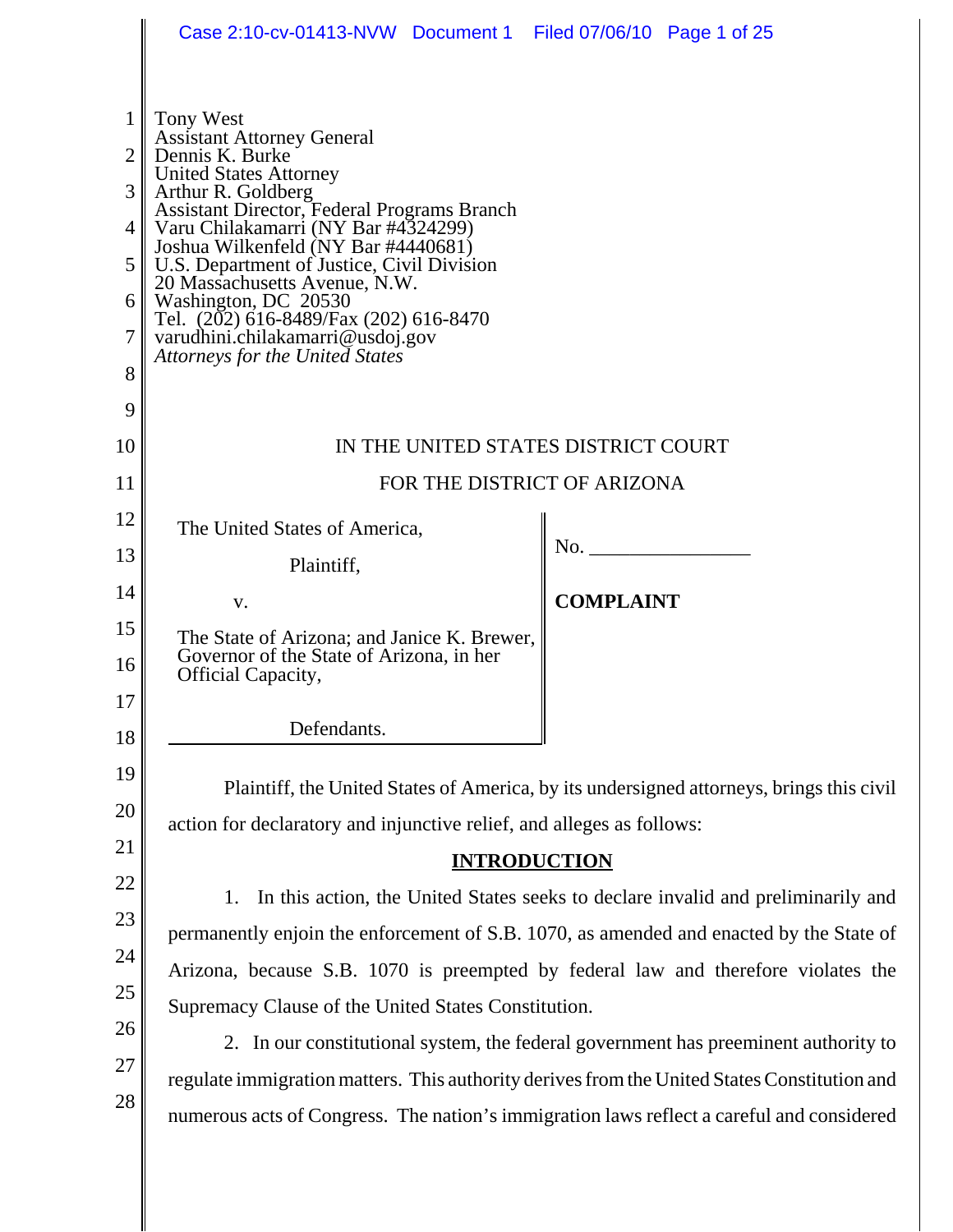1 2 3 4 5 6 7 8 9 10 balance of national law enforcement, foreign relations, and humanitarian interests. Congress has assigned to the United States Department of Homeland Security, Department of Justice, and Department of State, along with other federal agencies, the task of enforcing and administering these immigration-related laws. In administering these laws, the federal agencies balance the complex – and often competing – objectives that animate federal immigration law and policy. Although states may exercise their police power in a manner that has an incidental or indirect effect on aliens, a state may *not* establish its own immigration policy or enforce state laws in a manner that interferes with the federal immigration laws. The Constitution and the federal immigration laws do not permit the development of a patchwork of state and local immigration policies throughout the country.

11 12 13 14 15 16 17 18 19 20 21 22 23 24 3. Despite the preeminent federal authority and responsibility over immigration, the State of Arizona recently enacted S.B. 1070, a sweeping set of provisions that are designed to "work together to discourage and deter the unlawful entry and presence of aliens" by making "attrition through enforcement the public policy of all state and local government agencies in Arizona." *See* S.B. 1070 (as amended by H.B. 2162). S.B. 1070's provisions, working in concert and separately, seek to deter and punish unlawful entry and presence by requiring, whenever practicable, the determination of immigration status during any lawful stop by the police where there is "reasonable suspicion" that an individual is unlawfully present, and by establishing new state criminal sanctions against unlawfully present aliens. The mandate to enforce S.B. 1070 to the fullest extent possible is reinforced by a provision allowing for any legal resident of Arizona to collect money damages by showing that "any official or agency . . . [has] adopt[ed] or implement[ed] a policy" that "limits or restricts the enforcement of federal immigration laws . . . to less than the full extent permitted by federal law."

25 26 27 28 4. S.B. 1070 pursues only one goal – "attrition" – and ignores the many other objectives that Congress has established for the federal immigration system. And even in pursuing attrition, S.B. 1070 disrupts federal enforcement priorities and resources that focus on aliens who pose a threat to national security or public safety. If allowed to go into effect,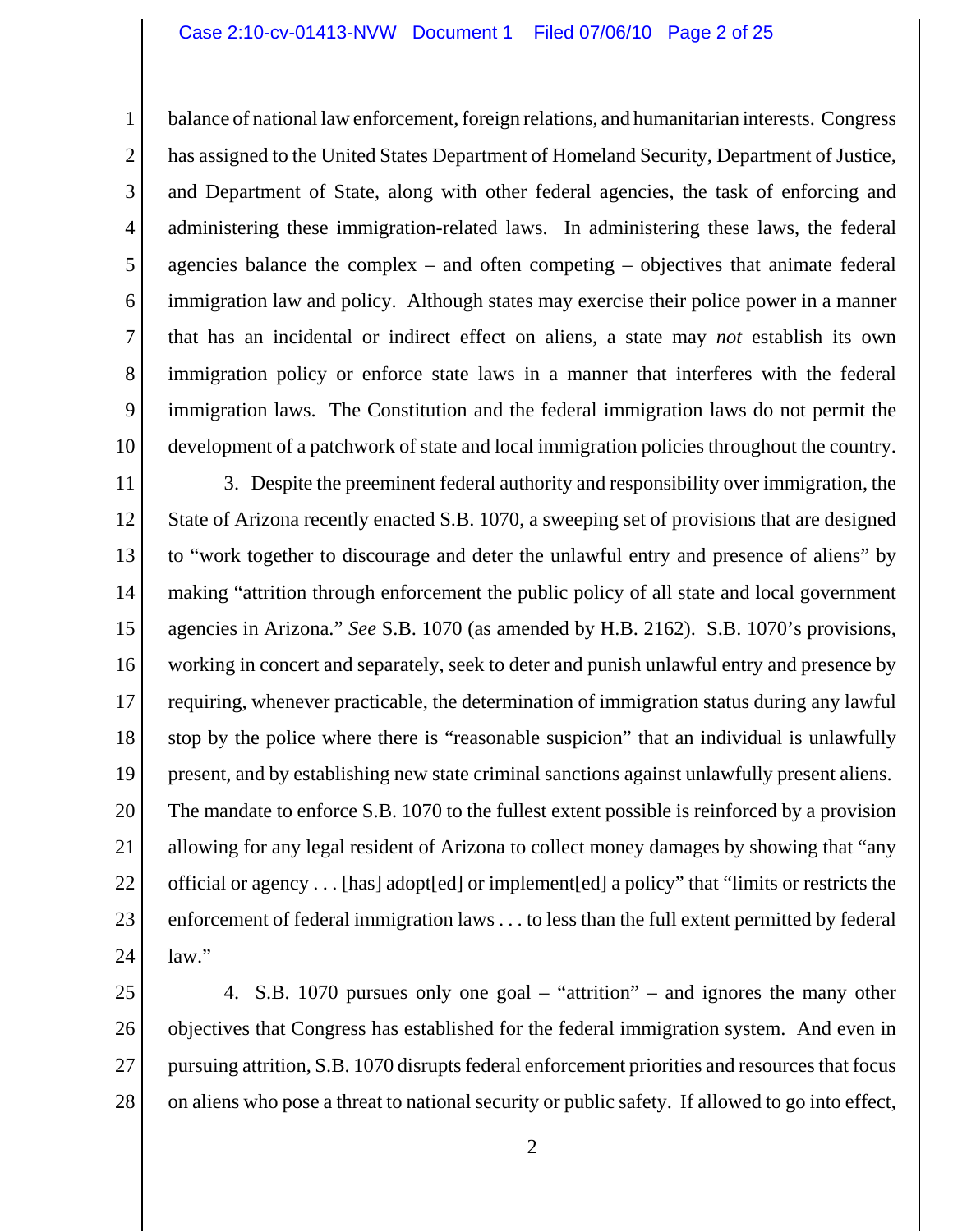1 2 3 4 5 6 7 8 9 10 11 12 13 14 S.B. 1070's mandatory enforcement scheme will conflict with and undermine the federal government's careful balance of immigration enforcement priorities and objectives. For example, it will impose significant and counterproductive burdens on the federal agencies charged with enforcing the national immigration scheme, diverting resources and attention from the dangerous aliens who the federal government targets as its top enforcement priority. It will cause the detention and harassment of authorized visitors, immigrants, and citizens who do not have or carry identification documents specified by the statute, or who otherwise will be swept into the ambit of S.B. 1070's "attrition through enforcement" approach. It will conflict with longstanding federal law governing the registration, smuggling, and employment of aliens. It will altogether ignore humanitarian concerns, such as the protections available under federal law for an alien who has a well-founded fear of persecution or who has been the victim of a natural disaster. And it will interfere with vital foreign policy and national security interests by disrupting the United States' relationship with Mexico and other countries.

15 16 17 18 19 20 21 22 23 24 5. The United States understands the State of Arizona's legitimate concerns about illegal immigration, and has undertaken significant efforts to secure our nation's borders. The federal government, moreover, welcomes cooperative efforts by states and localities to aid in the enforcement of the nation's immigration laws. But the United States Constitution forbids Arizona from supplanting the federal government's immigration regime with its own state-specific immigration policy – a policy that, in purpose and effect, interferes with the numerous interests the federal government must balance when enforcing and administering the immigration laws and disrupts the balance actually established by the federal government. Accordingly, S.B. 1070 is invalid under the Supremacy Clause of the United States Constitution and must be struck down.

25

## **JURISDICTION AND VENUE**

26 27 28 6. This action arises under the Constitution of the United States, Article VI, Clause 2 and Article I, Section 8, and the Immigration and Nationality Act ("INA"), 8 U.S.C. § 1101, *et seq.* This Court has jurisdiction over this matter pursuant to 28 U.S.C. §§ 1331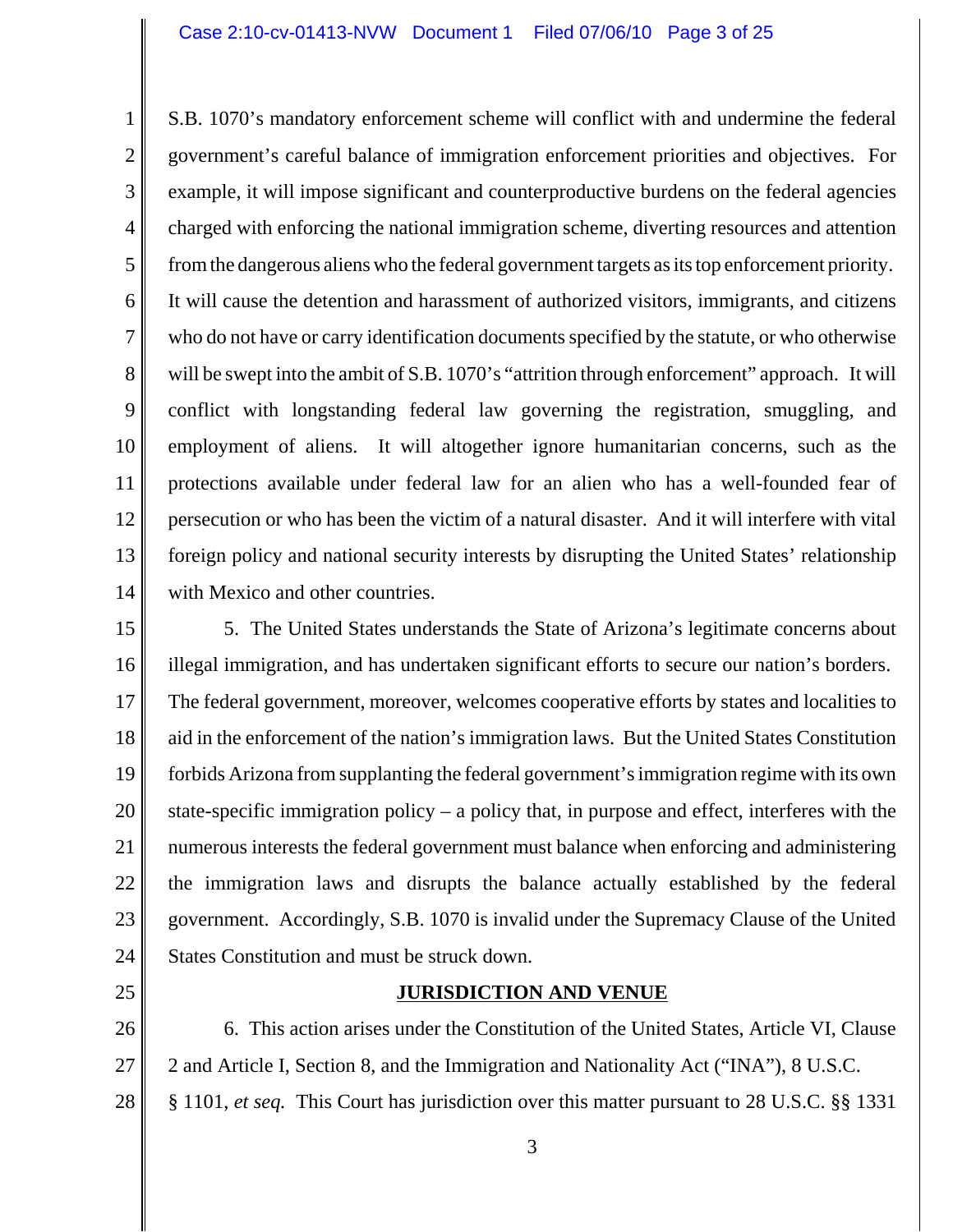1

2

3

4

5

6

7

8

and 1345, and the United States seeks remedies under 28 U.S.C. §§ 1651, 2201, and 2202.

7. Venue lies in the District of Arizona pursuant to 28 U.S.C. § 1391(b). Defendants are the Governor of Arizona, who resides in Arizona, and the State of Arizona. A substantial part of the events or omissions giving rise to this claim occurred in Arizona.

## **PARTIES**

8. The United States of America is the plaintiff in this action, suing on its own behalf, as well as on behalf of the United States Department of Homeland Security ("DHS"), the Department of Justice ("DOJ"), and the Department of State.

9 10 11 12 13 14 9. DHS is an executive department of the United States. *See* Homeland Security Act, Pub. L. No. 107-296, 116 Stat. 2135 (2002). DHS is responsible for the administration and enforcement of laws relating to immigration, as well as the investigation of immigration crimes and protection of the United States border against the illegal entry of aliens. *See* 8 U.S.C. § 1103. DHS is also responsible for providing citizenship and immigration services through U.S. Citizenship and Immigration Services.

15 16 17 18 19 20 10. DOJ is an executive department of the United States. *See* Act to Establish the Department of Justice, ch. 150, 16 Stat. 162 (1870). The Attorney General, as the head of DOJ, shares certain immigration-related responsibilities with the Secretary of Homeland Security, and he may, among his various immigration functions, order aliens removed from the United States and order the cancellation of removal. *See, e.g.*, 8 U.S.C. §§ 1103, 1158, 1182, 1227, 1229a, 1229b.

21 22 23 24 11. The Department of State is an executive department of the United States. *See* State Department Basic Authorities Act of 1956, Pub. L. No. 84-885, as amended; 22 U.S.C. § 2651 *et seq*. The Department of State is partially responsible for administering aspects of the federal immigration laws, including but not limited to the administration of visas.

25 26 12. Defendant, the State of Arizona, is a state of the United States that entered the Union as the 48th State in 1912.

27 28 13. Defendant, Janice K. Brewer, is the Governor of Arizona, and is being sued in her official capacity.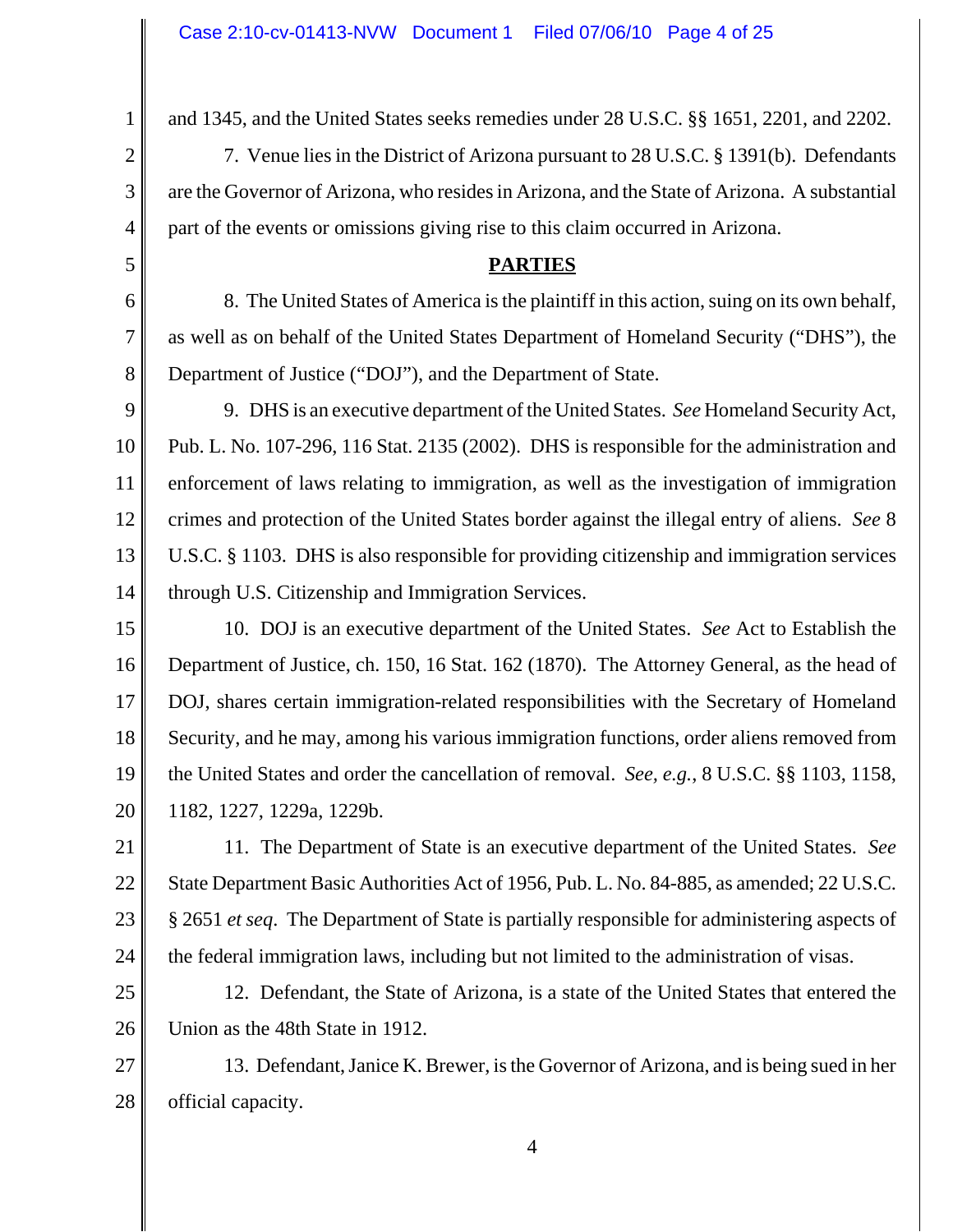## **STATEMENT OF THE CLAIM**

#### **Federal Authority and Law Governing Immigration and Status of Aliens**

14. The Supremacy Clause of the Constitution mandates that "[t]his Constitution, and the Laws of the United States which shall be made in Pursuance thereof . . . shall be the supreme Law of the Land . . . any Thing in the Constitution or Laws of any State to the Contrary notwithstanding." U.S. Const., art. VI, cl. 2.

15. The Constitution affords the federal government the power to "establish an uniform Rule of Naturalization," U.S. Const., art. I § 8, cl. 4, and to "regulate Commerce with foreign Nations," U.S. Const., art. I § 8, cl. 3. Further, the federal government has broad authority to establish the terms and conditions for entry and continued presence in the United States, and to regulate the status of aliens within the boundaries of the United States.

16. The Constitution affords the President of the United States the authority to "take Care that the Laws be faithfully executed." U.S. Const., art. II § 3. Further, the President has broad authority over foreign affairs. Immigration law, policy, and enforcement priorities are affected by and have impacts on U.S. foreign policy, and are themselves the subject of diplomatic arrangements.

17. Congress has exercised its authority to make laws governing immigration and the status of aliens within the United States by enacting the various provisions of the INA and other laws regulating immigration. Through the INA, Congress set forth the framework by which the federal government determines which aliens may be eligible to enter and reside in the United States, which aliens may be removed from the United States, the consequences for unlawful presence, the penalties on persons who violate the procedures established for entry, conditions of residence, and employment of aliens, as well as the process by which certain aliens may ultimately become naturalized citizens of the United States. *See* 8 U.S.C. § 1101, *et seq.* The INA also vests the executive branch with considerable discretion in enforcing the provisions of the federal immigration laws, generally allowing federal agencies to ultimately decide whether particular immigration remedies are appropriate in individual

28

1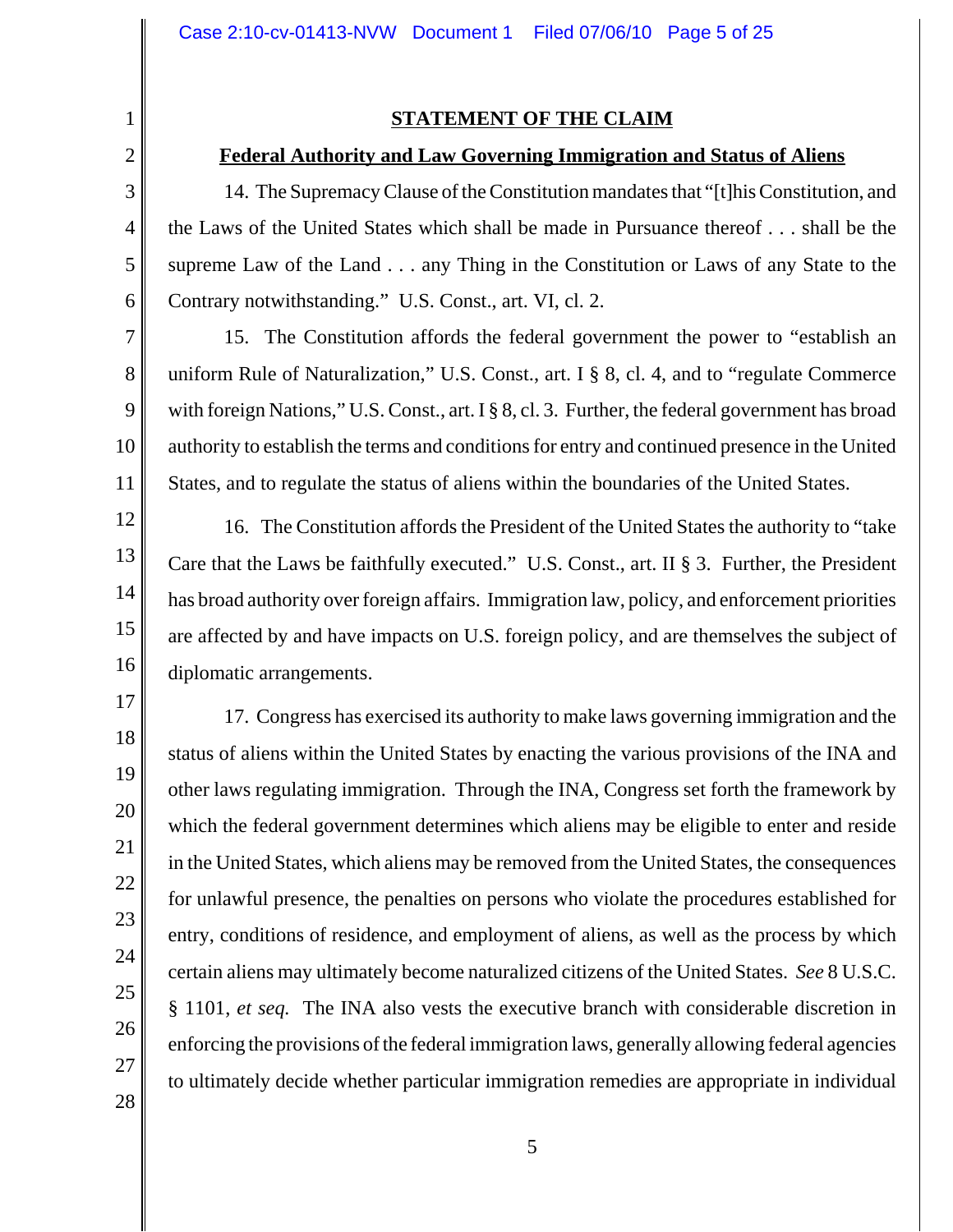cases.

1

2

3

4

5

6

7

8

9

10

11

12

13

14

15

16

17

18

19

20

21

22

23

18. In exercising its significant enforcement discretion, the federal government prioritizes for arrest, detention, prosecution, and removal those aliens who pose a danger to national security or a risk to public safety. Consistent with these enforcement priorities, the federal government principally targets aliens engaged in or suspected of terrorism or espionage; aliens convicted of crimes, with a particular emphasis on violent criminals, felons, and repeat offenders; certain gang members; aliens subject to outstanding criminal warrants; and fugitive aliens, especially those with criminal records.

19. In crafting federal immigration law and policy, Congress has necessarily taken into account multiple and often competing national interests. Assuring effective enforcement of the provisions against illegal migration and unlawful presence is a highly important interest, but it is not the singular goal of the federal immigration laws. The laws also take into account other uniquely national interests, including facilitating trade and commerce; welcoming those foreign nationals who visit or immigrate lawfully and ensuring their fair and equitable treatment wherever they may reside; responding to humanitarian concerns at the global and individual levels; and otherwise ensuring that the treatment of aliens present in our nation does not harm our foreign relations with the countries from which they come or jeopardize the treatment of U.S. citizens abroad. Because immigration control and management is "a field where flexibility and the adaptation of the congressional policy to infinitely variable conditions constitute the essence of the program," *U.S. ex rel. Knauff v. Shaughnessy*, 338 U.S. 537, 543 (1950) (internal citations omitted), Congress vested substantial discretion in the President and the administering federal agencies to adjust the balance of these multiple interests as appropriate – both globally and in individual cases.

28

20. Congress has tasked DHS and DOJ with overseeing significant portions of the United States' immigration interests, and has provided each with specific powers to promote the various goals of the federal immigration scheme and to enforce the federal immigration authority under the INA. *See* 8 U.S.C. § 1103. The Department of State is also empowered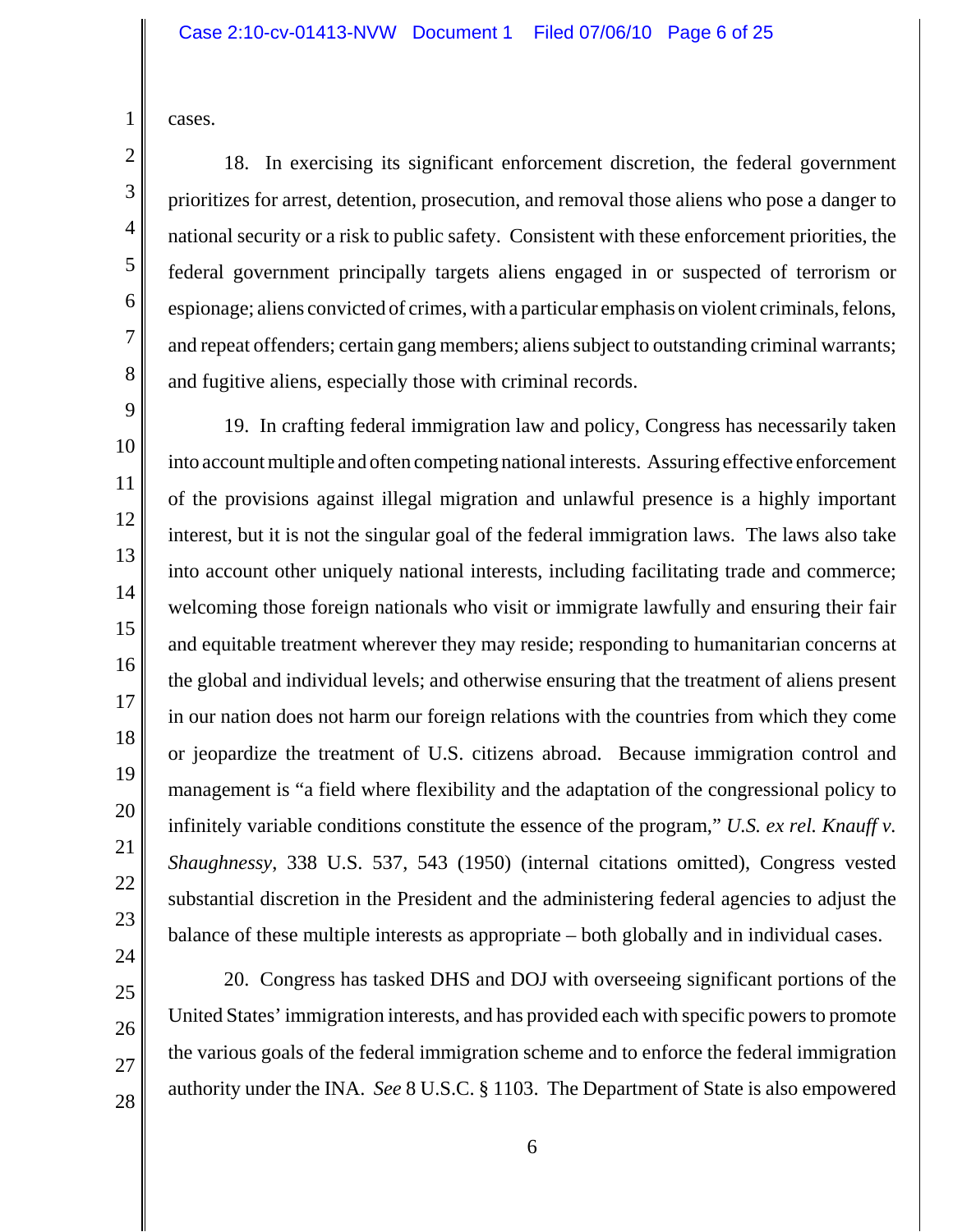1 2 3 4 5 6 7 8 9 10 11 12 13 14 15 16 by the INA to administer aspects of the federal immigration laws, including visa programs. *See, e.g.*, 8 U.S.C. § 1104. DHS may generally order an alien immediately removed where the alien either fails to present the appropriate documentation or commits fraud at the time of the alien's inspection. DHS may also place an alien into removal proceedings, and may ultimately remove an alien who entered the United States unlawfully or violated the conditions of his admission. *See* 8 U.S.C. §§ 1182, 1225, 1227, 1228(b), 1229, 1229a, 1231. DOJ may order an alien removed for many reasons, including if the alien has stayed in the United States longer than permitted or has engaged in certain unlawful conduct. *See* 8 U.S.C. §§ 1227, 1229a. In addition to removal, the statute authorizes DHS and DOJ to employ civil and criminal sanctions against an alien for immigration violations, such as unlawful entry, failing to appropriately register with the federal government, and document fraud. *See, e.g.,* 8 U.S.C. §§ 1325, 1306, 1324c. However, in the exercise of discretion, the administering agencies may decide not to apply a specific sanction and may, among other steps, permit the alien to depart the country voluntarily at his or her own expense and may even decide not to pursue removal of the alien if deferred federal enforcement will help pursue some other goal of the immigration system. *See* 8 U.S.C. § 1229c.

17 18 19 20 21 22 23 24 25 26 27 28 21. Under federal law, both DHS and DOJ may, for humanitarian or other reasons, decline to exercise certain immigration sanctions or grant an otherwise unlawfully present or removable alien an immigration benefit – and potentially adjust that alien's immigration status – if the alien meets certain conditions. *See, e.g.*, 8 U.S.C. § 1158 (providing asylum eligibility for aliens who have a well-founded fear of persecution on account of race, religion, nationality, membership in a particular social group, or political opinion, if removed); 8 U.S.C. § 1254a (providing temporary protected status for otherwise eligible nationals of a foreign state that the Secretary of Homeland Security has specially designated as undergoing ongoing armed conflict, a natural disaster, or another extraordinary circumstance); 8 U.S.C.  $\S 1227(a)(1)(E)(iii)$  (providing discretion to waive ground of deportability "for humanitarian purposes, to assure family unity, or when it is otherwise in the public interest" for aliens who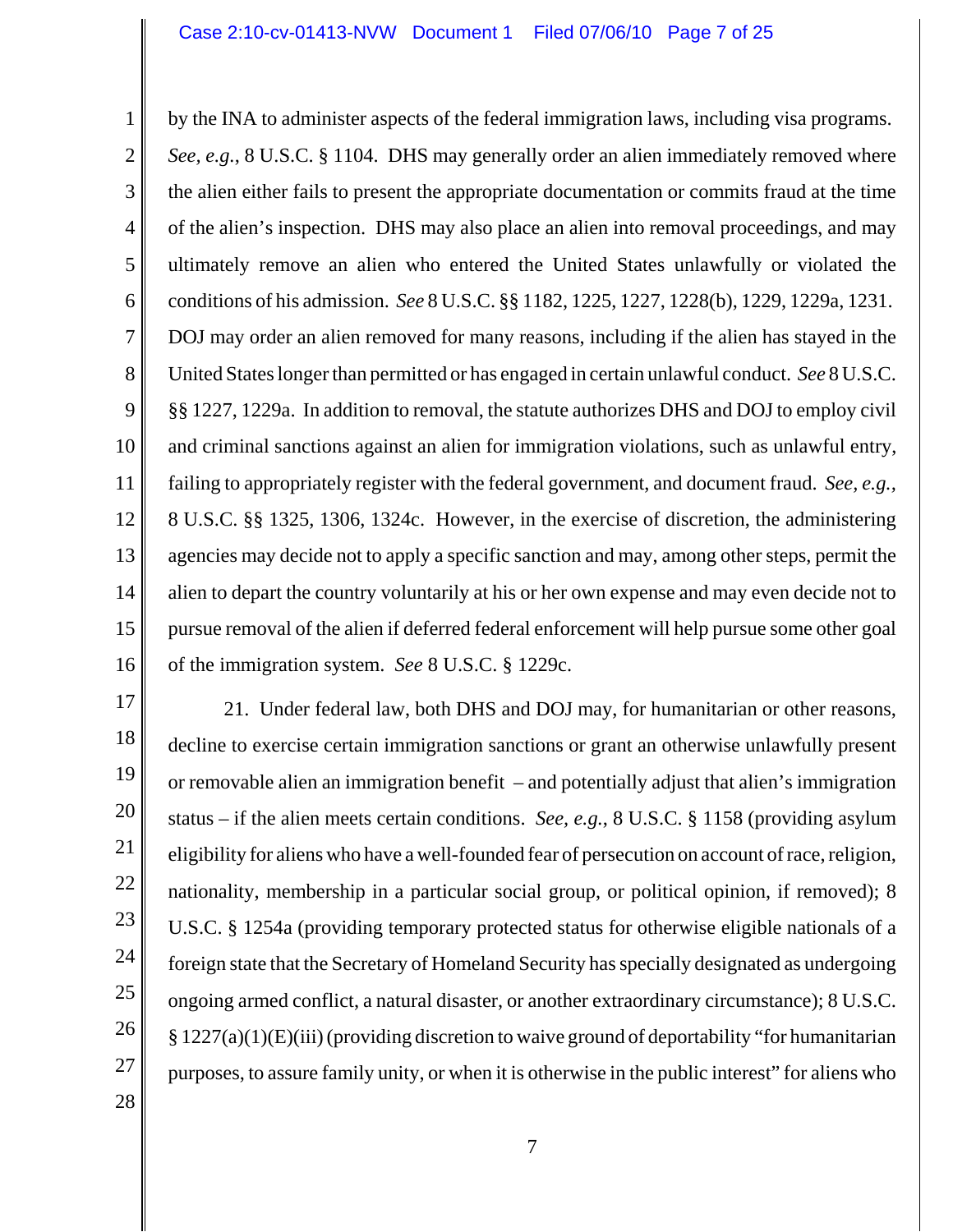are otherwise deportable for encouraging unlawful entry of an immediate family member); 8 U.S.C. § 1229b (granting the Attorney General discretion to cancel removal for certain aliens). DHS also has the authority to permit aliens, including those who would be inadmissible, to temporarily enter the United States for "urgent humanitarian reasons" or "significant public benefit." 8 U.S.C. § 1182(d)(5). DHS may also refrain from enforcement actions, in appropriate circumstances, against persons unlawfully present in the United States. *See* 8 C.F.R. § 274a.12(c)(14) (discussing deferred action).

8 9 10

11

12

13

14

15

16

17

18

19

20

21

22

23

24

25

26

27

28

1

2

3

4

5

6

7

22. In light of these statutory provisions, DHS and DOJ exercise discretion with respect to, among other things, whether to allow an unlawfully present alien to voluntarily depart, whether to place an alien into removal proceedings, whether to exact criminal sanctions on an alien who has committed an immigration violation, whether to allow an unlawfully present alien to remain in the country without physical detention, and whether to grant an alien humanitarian or some other form of relief.Decisions to forego removal or criminal penalties result not only from resource constraints, but also from affirmative policy considerations – including humanitarian and foreign policy interests – established by Congress and balanced by the executive branch.

23. Congress, which holds exclusive authority for establishing alien status categories and setting the conditions of aliens' entry and continued presence, has affirmatively decided that unlawful presence – standing alone – should not subject an alien to criminal penalties and incarceration although unlawful presence may subject the alien to the civil remedy of removal. *See* 8 U.S.C. §§ 1182(a)(6)(A)(i), 1227(a)(1)(B)&(C). However, unlawful presence becomes an element of a criminal offense when an alien is found in the United States after having been previously removed or after voluntarily departing from the United States while a removal order was pending. *See* 8 U.S.C. § 1326. Further, unlawful entry into the United States is a criminal offense, *see* 8 U.S.C. § 1325. Congress specifically authorized federal immigration officers to patrol the United States border, as well as search vehicles and lands near the border, to prevent aliens from unlawfully entering the United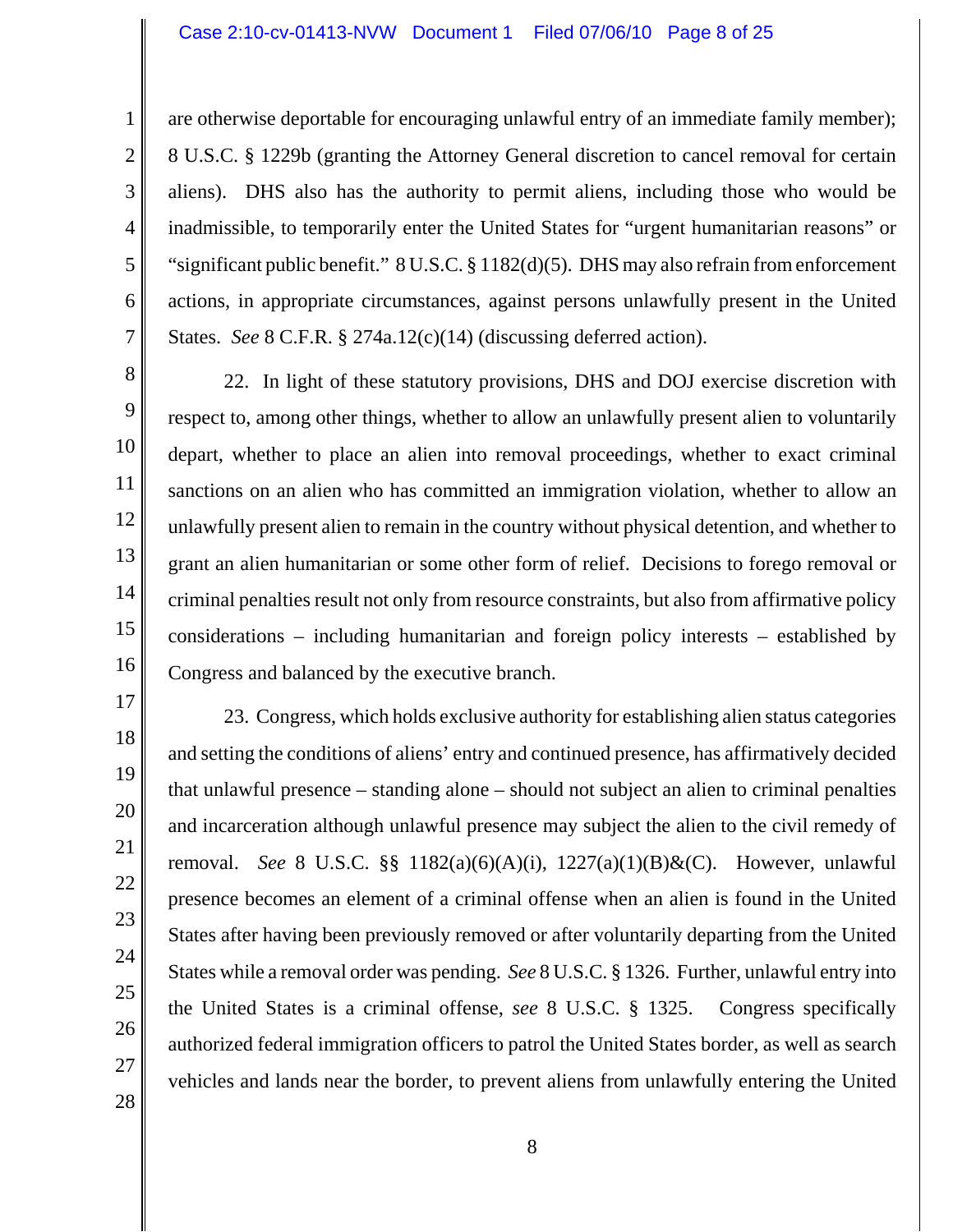States, and it empowered these officers to arrest an alien who is seen attempting unlawful entry at the border or who the officer has reason to believe has unlawfully entered the county and is likely to escape before a warrant can be obtained. *See* 8 U.S.C. § 1357.

3 4 5

6

7

8

9

10

11

12

1

2

24. Congress has created a comprehensive alien registration system for monitoring the entry and movement of aliens within the United States. *See* 8 U.S.C. §§ 1201, 1301- 1306; *see also* 8 C.F.R. Part 264 (regulations regarding "Registration and Fingerprinting of Aliens in the United States"). Under this federal alien registration system, aliens seeking to enter the United States, either permanently or temporarily (other than diplomatic and official visitors), must be registered by the Department of State at the time of visa application. *See* 8 U.S.C. §§ 1201(b), 1301, 1302. Any alien who is 14 or over, who has not otherwise been registered and fingerprinted under the INA, and who remains in the United States for 30 days or longer, must apply to be registered and fingerprinted by DHS. *See* 8 U.S.C. § 1302(a). The INA provides that any alien who is required to apply for registration and willfully fails to do so may be fined and imprisoned not more than six months. *See* 8 U.S.C. § 1306(a); 18 U.S.C. § 3571. Aliens are required to report their change of address to DHS within ten days of such change. *See* 8 U.S.C. § 1305.

25. As part of this federal alien registration system, Congress further specified the content of the registration forms, *see* 8 U.S.C. § 1303, what special circumstances may require deviation, *id.*, and the confidential nature of registration information, *see* 8 U.S.C. § 1304. Aliens who are 18 years and older are required to carry in their possession their certificate of alien registration or alien registration receipt card. *See* 8 U.S.C. § 1304(e). The INA provides that any alien who fails to comply with this requirement may be fined and imprisoned not more than 30 days. *See id.*; 18 U.S.C. § 3571.

26. However, there are several circumstances in which an alien would not be provided with evidence of registration notwithstanding the federal government's knowledge of the alien's presence. Federal law provides a variety of humanitarian options for aliens – including unlawfully present aliens – who have been victimized or fear persecution or

27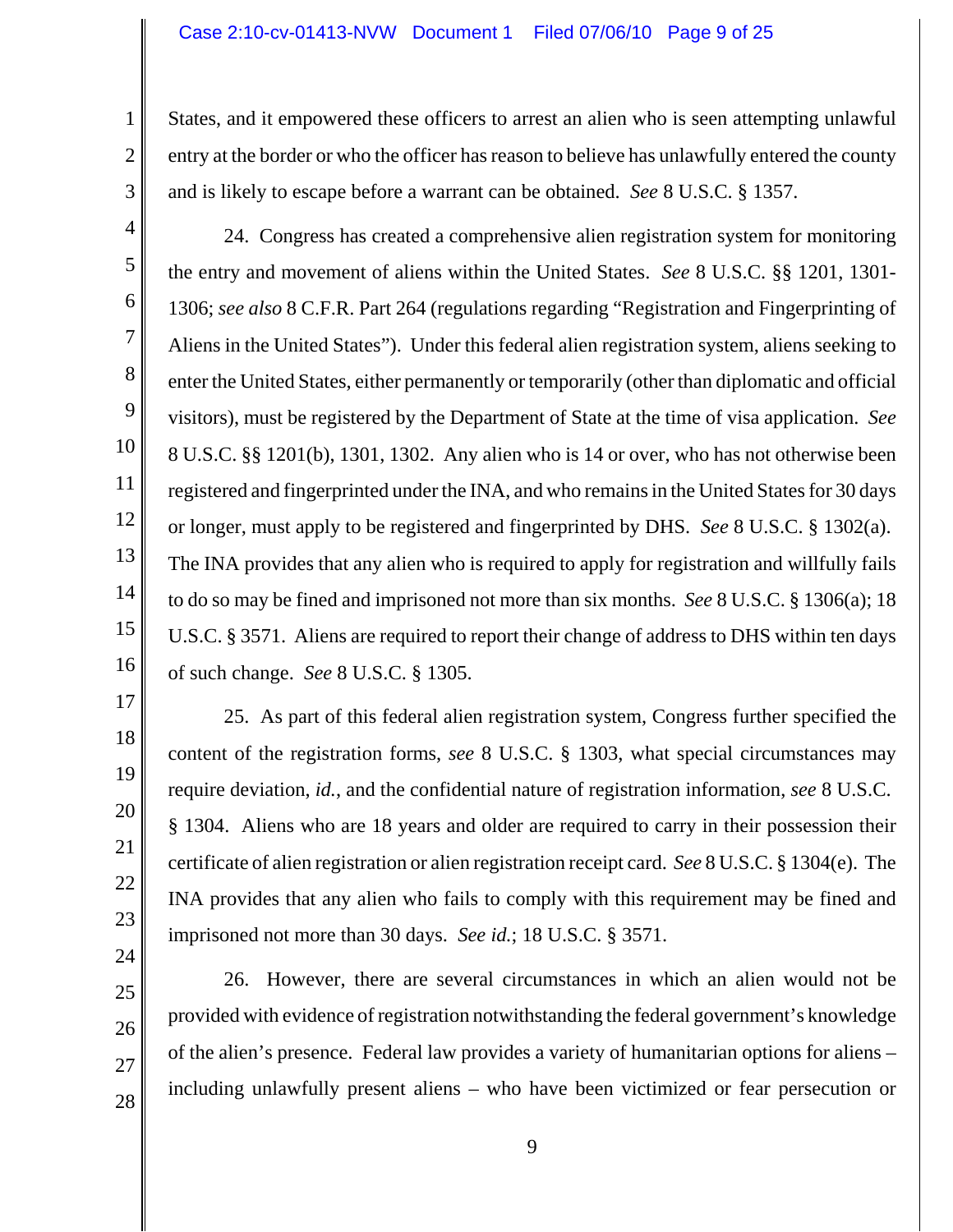#### Case 2:10-cv-01413-NVW Document 1 Filed 07/06/10 Page 10 of 25

2 3 4 6 8 10 11 12 violence, including but not limited to asylum, special visas for victims of trafficking, and special visas for victims of violent crime. In order to qualify for such programs an alien needs to apply and satisfy the criteria that the program at issue requires. During the pendency of the application process, an alien may not have evidence of registration even though the federal government is aware of the alien's presence, has decided against removing the alien, and certainly has no interest in prosecuting the alien for a crime. These humanitarian programs demonstrate that one aspect of federal immigration policy is to assist and welcome such victims in the United States, notwithstanding possible temporary unlawful presence. It would therefore violate federal policy to prosecute or detain these types of aliens on the basis of their immigration status – which is often known to the federal government and, for affirmative policy reasons, not used as the basis for a removal proceeding or criminal prosecution.

13 14 15 16 17 18 19 20 21 22 23 24 25 26 27. Congress has further exercised its authority over the entry and movement of aliens by criminalizing the smuggling of unlawful aliens into the country, as well as the facilitation of unlawful immigration within the nation's borders. *See* 8 U.S.C. § 1324. Specifically, federal law prohibits the knowing attempt to bring an alien into the United States "at a place other than a designated port of entry or place other than as designated by the [Secretary of Homeland Security]," 8 U.S.C. § 1324(a)(1)(A)(i), and imposes criminal penalties on a person who, "knowing or in reckless disregard" of the fact that an alien has unlawfully entered or remained in the United States, attempts to "transport or move" the alien within the United States "in furtherance of such violation of law."  $8 \text{ U.S.C.} \$ § 1324(a)(1)(A)(ii). These criminal sanctions are directed at the smuggler and are not meant to serve as a criminal sanction for the unlawfully present alien or for incidental transportation. Congress chose not to penalize an unlawfully present alien's mere movement within the country or across state lines unless other factors are present, nor do the federal immigration laws penalize the provision of transportation services in such situations.

27

1

5

7

9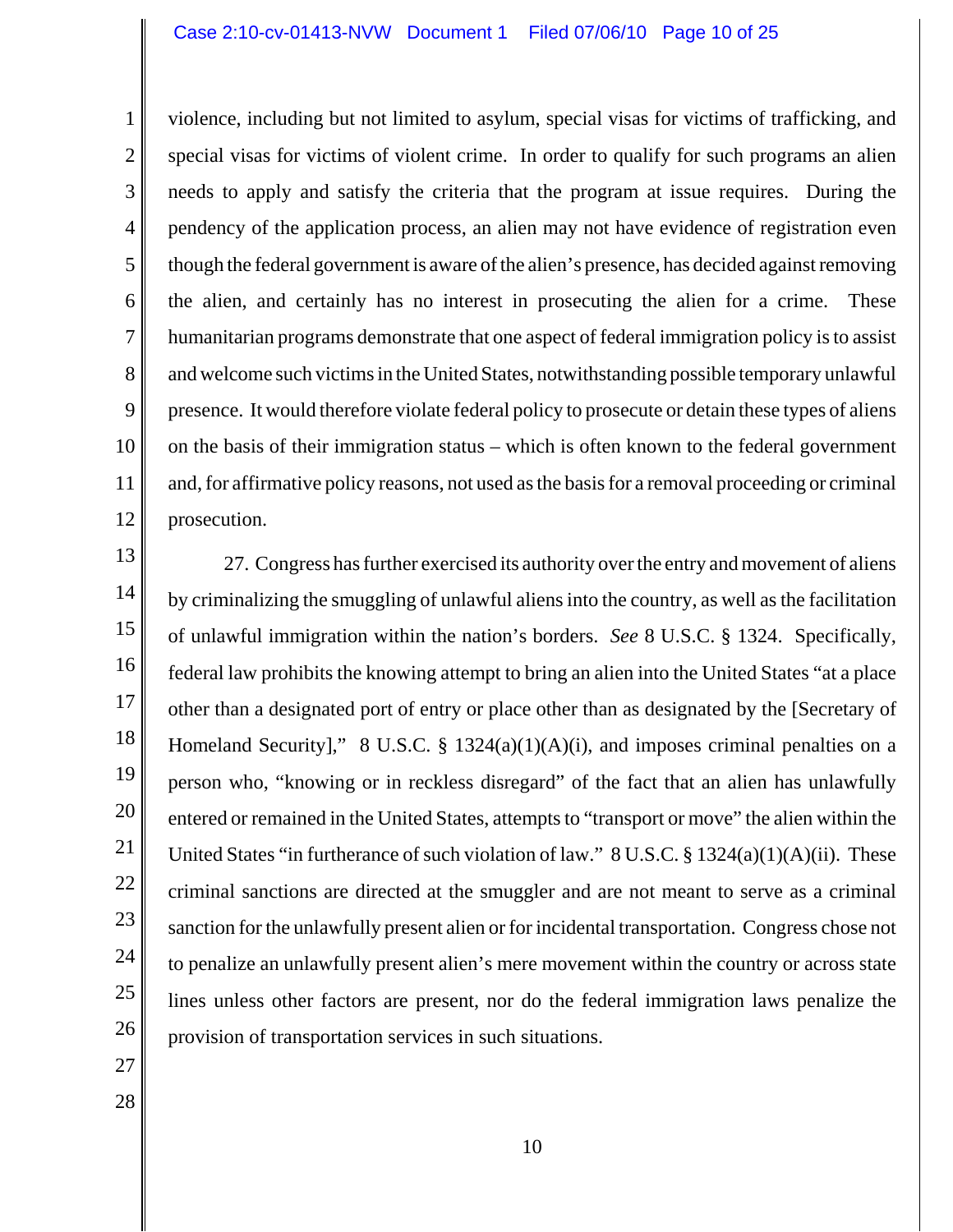1

2

3

4

5

6

7

8

9

10

11

12

13

14

15

16

17

18

19

20

21

22

23

24

25

26

27

28

28. Federal law also imposes criminal penalties on a person who, "conceals, harbors, or shields from detection," an alien in "knowing or in reckless disregard" of the fact that the alien has unlawfully entered or remained in the United States. 8 U.S.C. § 1324(a)(1)(A)(iii). Similarly, it is unlawful to "encourage[] or induce[] an alien to come to, enter, or reside in the United States, knowing or in reckless disregard of the fact that" such entry or residence will be in violation of the law. 8 U.S.C.  $\S$  1324(a)(1)(A)(iv). Federal law does not, as a general matter, restrict the movement of aliens – whether lawfully or unlawfully present – between different states. Federal law additionally exempts from certain of these prohibitions religious organizations which "encourage, invite, call, allow, or enable" an alien to volunteer as a minister or missionary, and which provide the alien with basic living expenses.8 U.S.C.  $§ 1324(a)(1)(C).$ 

29. Congress has further exercised its authority over immigration and the status of aliens by prohibiting the hiring of aliens not authorized to work in the United States. 8 U.S.C. § 1324a(a)(1). Specifically, federal law makes it unlawful "to hire, or to recruit or refer for a fee" an alien, knowing that the alien is not authorized to work in the United States. *Id*. Federal law also makes it "unlawful for a person or other entity, after hiring an alien for employment," to "continue to employ the alien in the United States knowing the alien is (or has become) an unauthorized alien with respect to such employment." 8 U.S.C.

§ 1324a(a)(2). In addition, Congress established civil penalties for immigration-related document fraud, such as the presentation of fraudulent documents to demonstrate work eligibility. 8 U.S.C. § 1324c. In enacting penalties on employers of unlawful aliens, as well as on unlawful aliens who engage in document fraud, Congress chose not to impose criminal penalties on aliens for solely seeking or obtaining employment in the United States without authorization and in fact decided that criminal sanctions for seeking or obtaining employment would run counter to the purposes of the immigration system. Although unlawfully present aliens may be subject to removal, no criminal penalty attaches simply because an alien has solicited or performed work without proper authorization.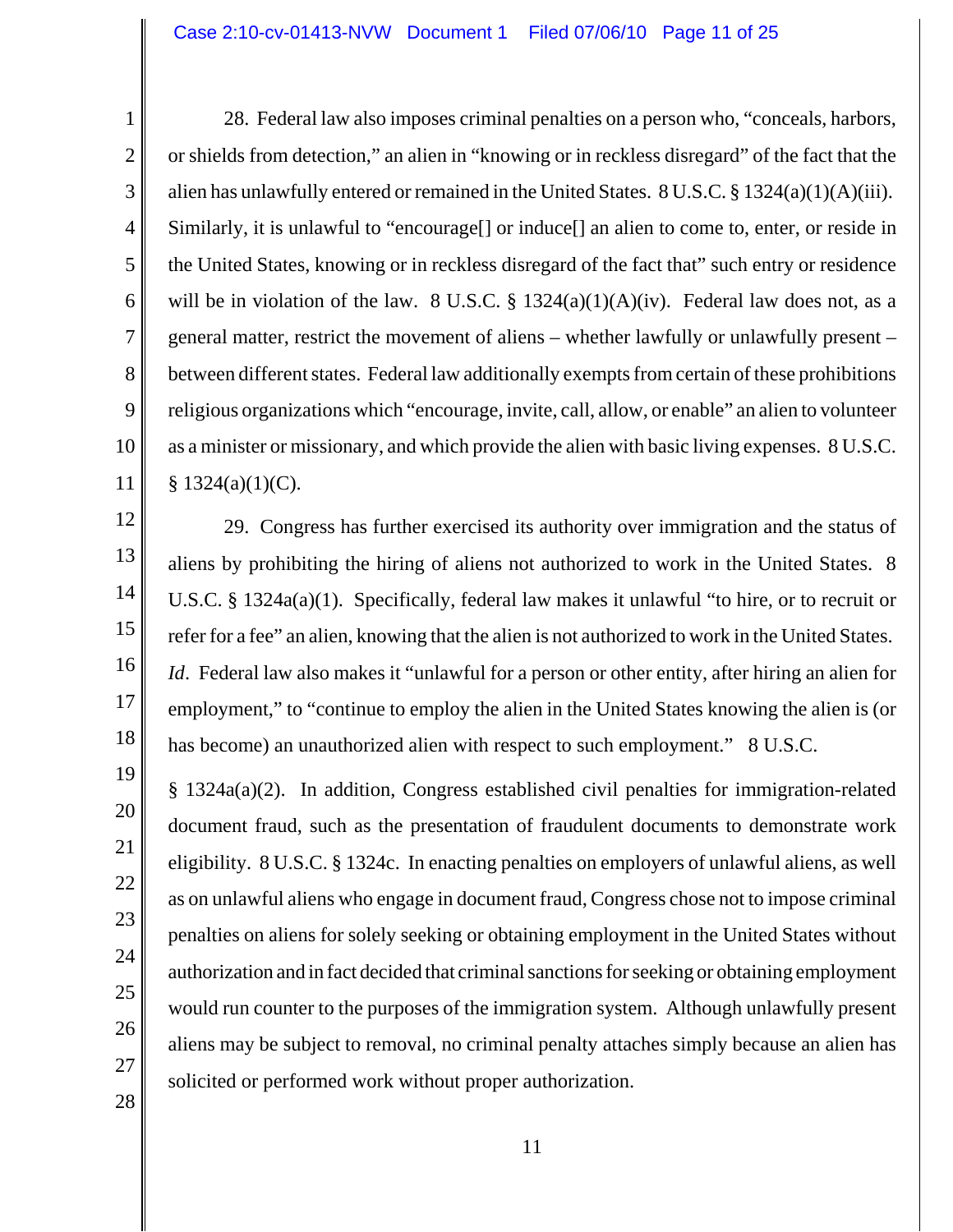30. DHS is primarily charged with administering and enforcing the INA and other laws relating to immigration, which it accomplishes mainly through its components, U.S. Immigration and Customs Enforcement ("ICE"), U.S. Customs and Border Protection ("CBP"), and U.S. Citizenship and Immigration Services ("USCIS"). *See* 8 U.S.C. § 1103. DHS also receives state and local cooperation in its enforcement efforts. *See* 8 U.S.C.

6 8 9 10 11 12 13 14 15 16 17  $\S 1357(g)$ . In addition, Congress prescribed by statute a number of ways in which states may assist the federal government in its enforcement of the immigration laws. *See, e.g.*, 8 U.S.C. § 1103(a)(10) (authorizing DHS to empower state or local law enforcement with immigration enforcement authority when an "actual or imminent mass influx of aliens . . . presents urgent circumstances requiring an immediate Federal response"); 8 U.S.C.  $\S$  1357(g)(1)–(9) (authorizing DHS to enter into agreements to provide appropriately trained and supervised state and local officers with the authority to perform functions related to the investigation, apprehension, and detention of aliens); 8 U.S.C. § 1373(a)-(b) (preempting state and local laws that prohibit information-sharing between local law enforcement and federal immigration authorities and proscribing such a prohibition); 8 U.S.C. § 1252c (authorizing state and local law enforcement to arrest aliens who are unlawfully present in the United States and were previously removed after being convicted of a felony in the United States).

28

1

2

3

4

5

7

31. Through a variety of programs, DHS works cooperatively with states and localities to accomplish its mission to enforce the federal immigration laws. Among these efforts is the Law Enforcement Agency Response program ("LEAR"), an Arizona-specific program that is operational 24 hours a day, 7 days a week, for responding to calls from state and local law enforcement officers seeking assistance from ICE regarding suspected unlawfully present aliens. ICE also administers the Law Enforcement Support Center ("LESC"), also operational 24 hours a day, 7 days a week, which serves as a national enforcement operations center and – among other responsibilities – promptly provides immigration status and identity information to local, state, and federal law enforcement agencies regarding aliens suspected of, arrested for, or convicted of criminal activity.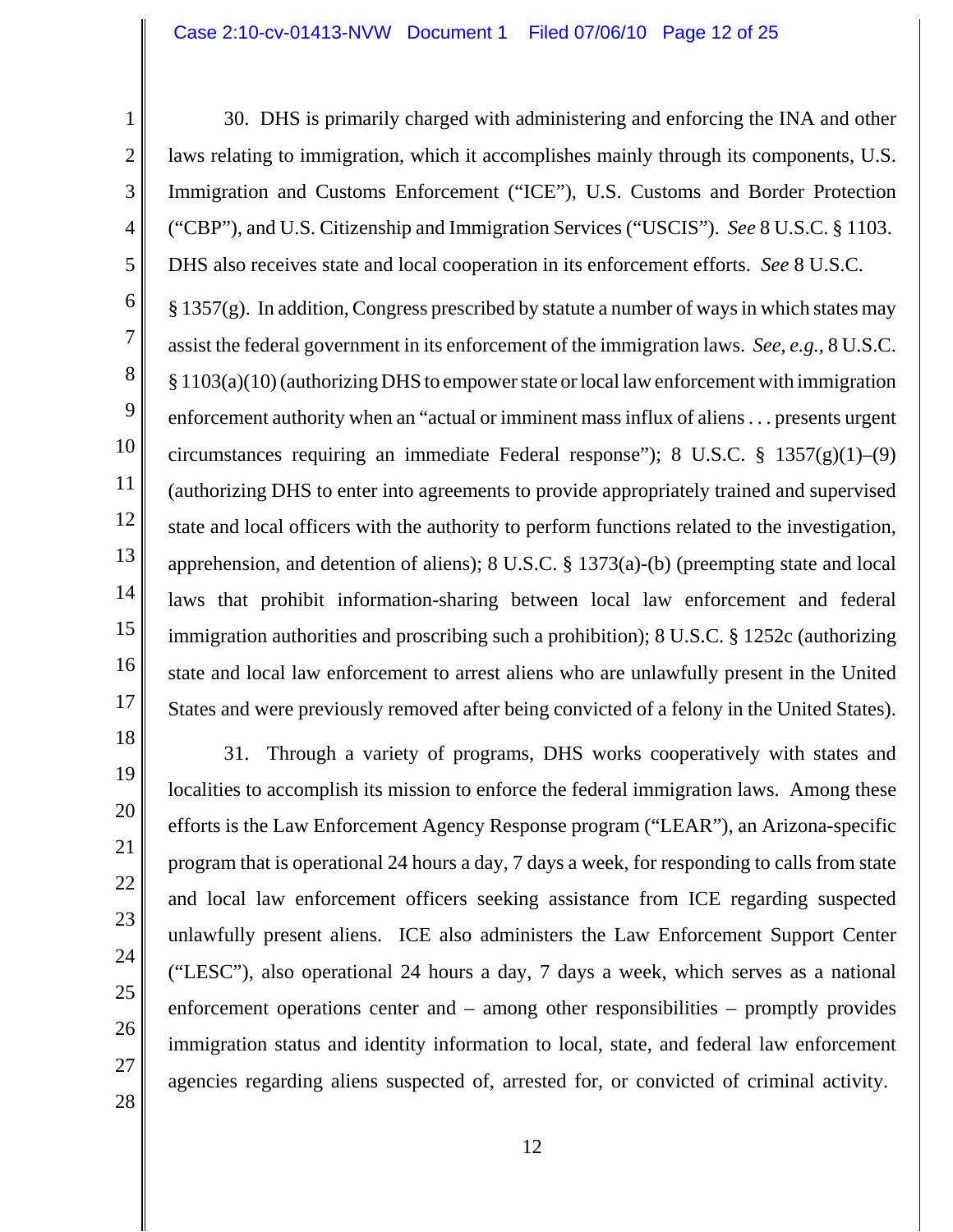Further, ICE and CBP officers respond to requests from state and local law enforcement officers on a variety of immigration matters, including assisting with translation, determining alienage, and evaluating immigration documentation.

32. But the opportunity that federal law provides for participation by state and local officials does not mean that states can enact their own immigration policies to rival the national immigration policy; the formulation of immigration policy and balancing of immigration enforcement priorities is a matter reserved for the federal government. Such regulations do not fall within the state's traditional police powers and remain the exclusive province of the federal government.

## **Arizona's S.B. 1070**

33. On April 23, 2010, Governor Brewer signed into law S.B. 1070, which contains several provisions designed to "work together to discourage and deter the unlawful entry and presence of aliens" in Arizona by making "attrition through enforcement the public policy of all state and local government agencies in Arizona." S.B. 1070 includes a provision that requires, in the context of a lawful stop, detention, or arrest, the verification of an individual's immigration status when practicable where there is "reasonable suspicion" that the individual is unlawfully present in the United States (Section 2). This mandatory provision is reinforced through the creation of a private right of action, which allows any legal resident of Arizona to collect money damages if he can show that "any official or agency . . . [has] adopt[ed] or implent[ed] a policy" that "limits or restricts the enforcement of federal immigration laws . . . to less than the full extent permitted by federal law" (Section 2). S.B. 1070 also creates or amends several state law criminal provisions, which impose criminal penalties for an alien's failure to federally register or carry his federal registration documents (Section 3), for the so-called smuggling, transporting, or harboring of an unlawfully present alien (Sections 4 and 5), for encouraging an unlawfully present alien to move to Arizona (Section 5), and for an unauthorized alien's attempt to seek work (Section 5). Further, S.B. 1070 provides law enforcement officers with authority to make warrantless

27

28

1

2

3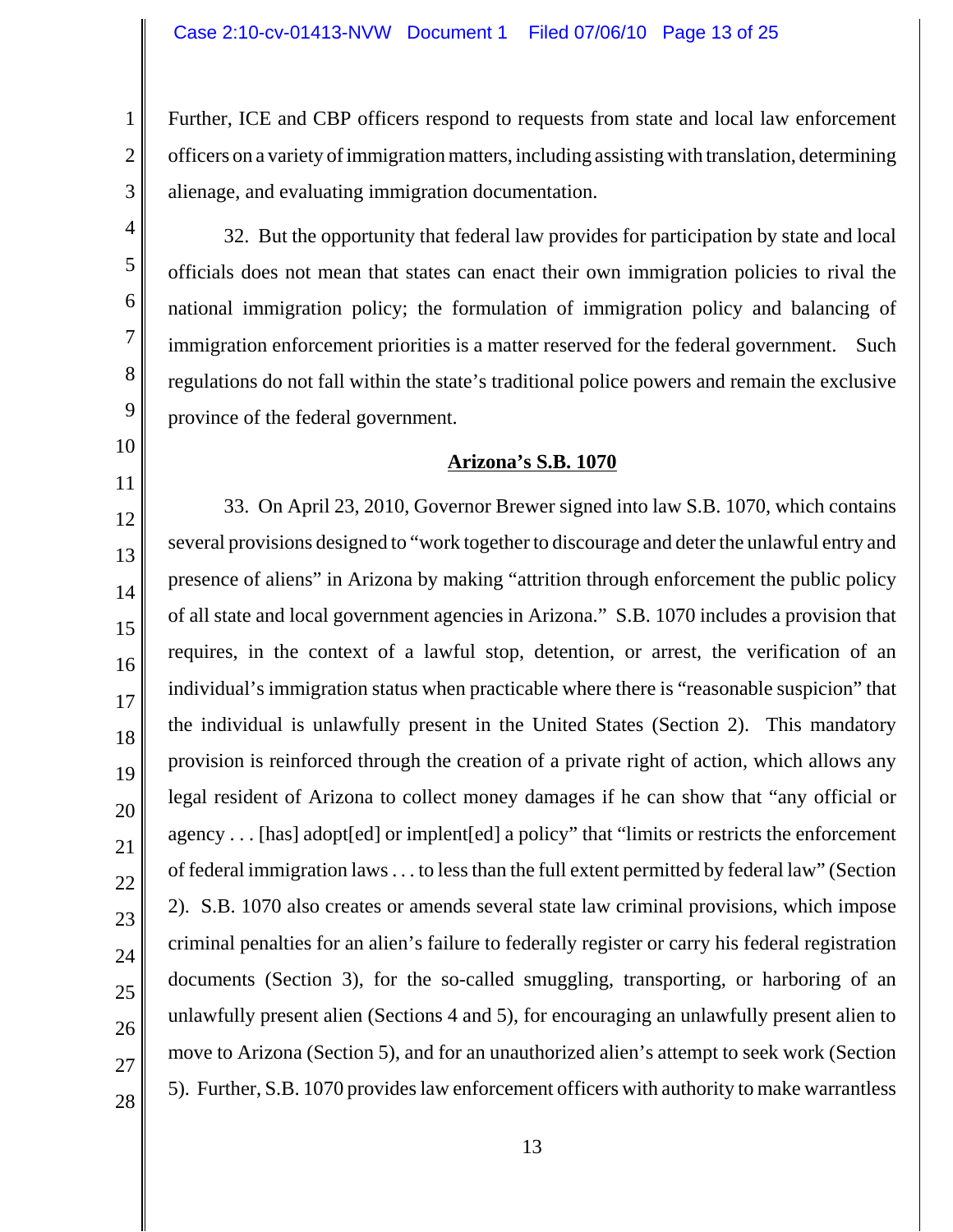arrests of any person whom they have probable cause to believe has committed a public offense that would make the person "removable," regardless of where the offense was committed (Section 6).

34. On the same day that she signed S.B. 1070 into law, Governor Brewer issued an executive order requiring law enforcement training to "provide clear guidance to law enforcement officials regarding what constitutes reasonable suspicion," and to "make clear that an individual's race, color or national origin alone cannot be grounds for reasonable suspicion to believe any law has been violated." Arizona State Executive Order 2010-09 (Apr. 23, 2010).

35. One week after S.B. 1070 was signed into law, the Arizona Legislature passed, and Governor Brewer signed, H.B. 2162, which amended S.B. 1070. H.B. 2162 made modifications to S.B. 1070 for the purpose of responding to those who "expressed fears that the original law would somehow allow or lead to racial profiling." Statement by Governor Jan Brewer (Apr. 30, 2010), *available at* http://azgovernor.gov/dms/upload/PR\_043010\_ StatementGovBrewer.pdf.

36. S.B. 1070 (as amended) attempts to second guess federal policies and re-order federal priorities in the area of immigration enforcement and to directly regulate immigration and the conditions of an alien's entry and presence in the United States despite the fact that those subjects are federal domains and do not involve any legitimate state interest. Arizona's adoption of a maximal "attrition through enforcement" policy disrupts the national enforcement regime set forth in the INA and reflected in federal immigration enforcement policy and practice, including the federal government's prioritization of enforcement against dangerous aliens. S.B. 1070 also interferes with U.S. foreign affairs priorities and rejects any concern for humanitarian interests or broader security objectives, and will thus harm a range of U.S. interests. Thus, because S.B. 1070 attempts to set state-specific immigration policy, it legislates in an area constitutionally reserved to the federal government, conflicts with the federal immigration laws and federal immigration policy, conflicts with foreign policy, and

1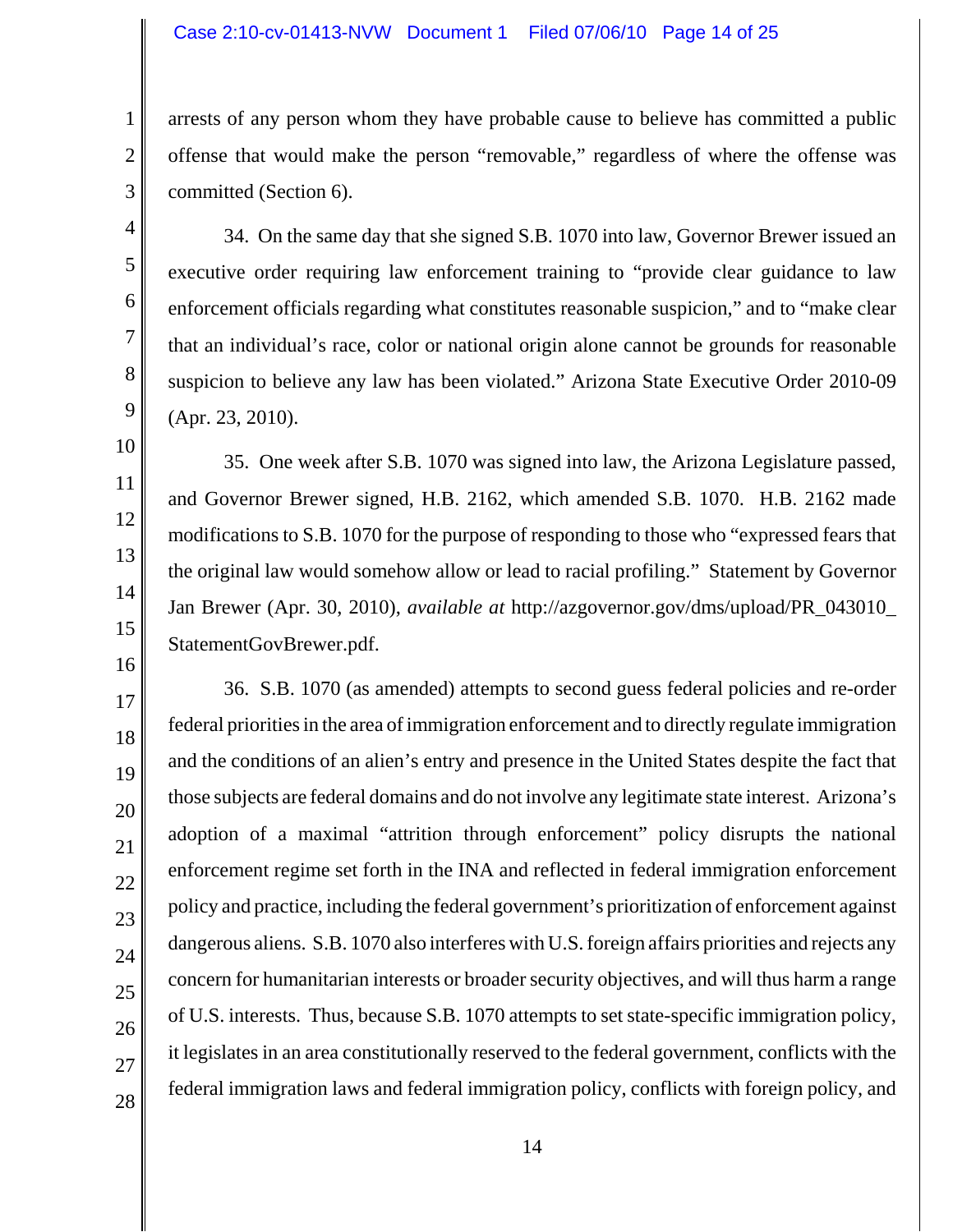impedes the accomplishment and execution of the full purposes and objectives of Congress, and is therefore preempted.

3 4 5 6 7 8 9 10 11 12 13 14 15 16 17 18 19 37. S.B. 1070 implements Arizona's stated immigration policy through a novel and comprehensive immigration regime that, among other things, creates a series of state immigration crimes (Sections 3-5) relating to the presence, employment, and transportation of aliens, expands the opportunities for Arizona police to push aliens toward incarceration for those crimes by enforcing a mandatory immigration status verification system (Section 2), and allowsfor arrests based on crimes with no nexusto Arizona (Section 6). By pursuing attrition and ignoring every other objective embodied in the federal immigration system (including the federal government's prioritization of the removal of dangerous aliens), S.B. 1070 conflicts with and otherwise stands as an obstacle to Congress's demand that federal immigration policy accommodate the competing interests of immigration control, national security and public safety, humanitarian concerns, and foreign relations – a balance implemented through the policies of the President and various executive officers with the discretion to enforce the federal immigration laws. *See* 8 U.S.C. § 1101, *et seq.* Enforcement of S.B. 1070 would also effectively create state crimes and sanctions for unlawful presence despite Congress's considered judgment to not criminalize such status. S.B. 1070 would thus interfere with federal policy and prerogatives in the enforcement of the U.S. immigration laws.

27

28

1

2

38. Because S.B. 1070, in both its singularly stated purpose and necessary operation, conflicts with the federal government's balance of competing objectives in the enforcement of the federal immigration laws, its passage already has had foreign policy implications for U.S. diplomatic relations with other countries, including Mexico and many others. S.B. 1070 has also had foreign policy implications concerning specific national interests regarding national security, drug enforcement, tourism, trade, and a variety of other issues. *See, e.g.*,Travel Alert, Secretaría de Relaciones Exteriores, Mexico, Apr. 27, 2010, *available at* http://www.sre.gob.mx/csocial/contenido/comunicados/2010/abr/ /cp\_121eng.html; Mexican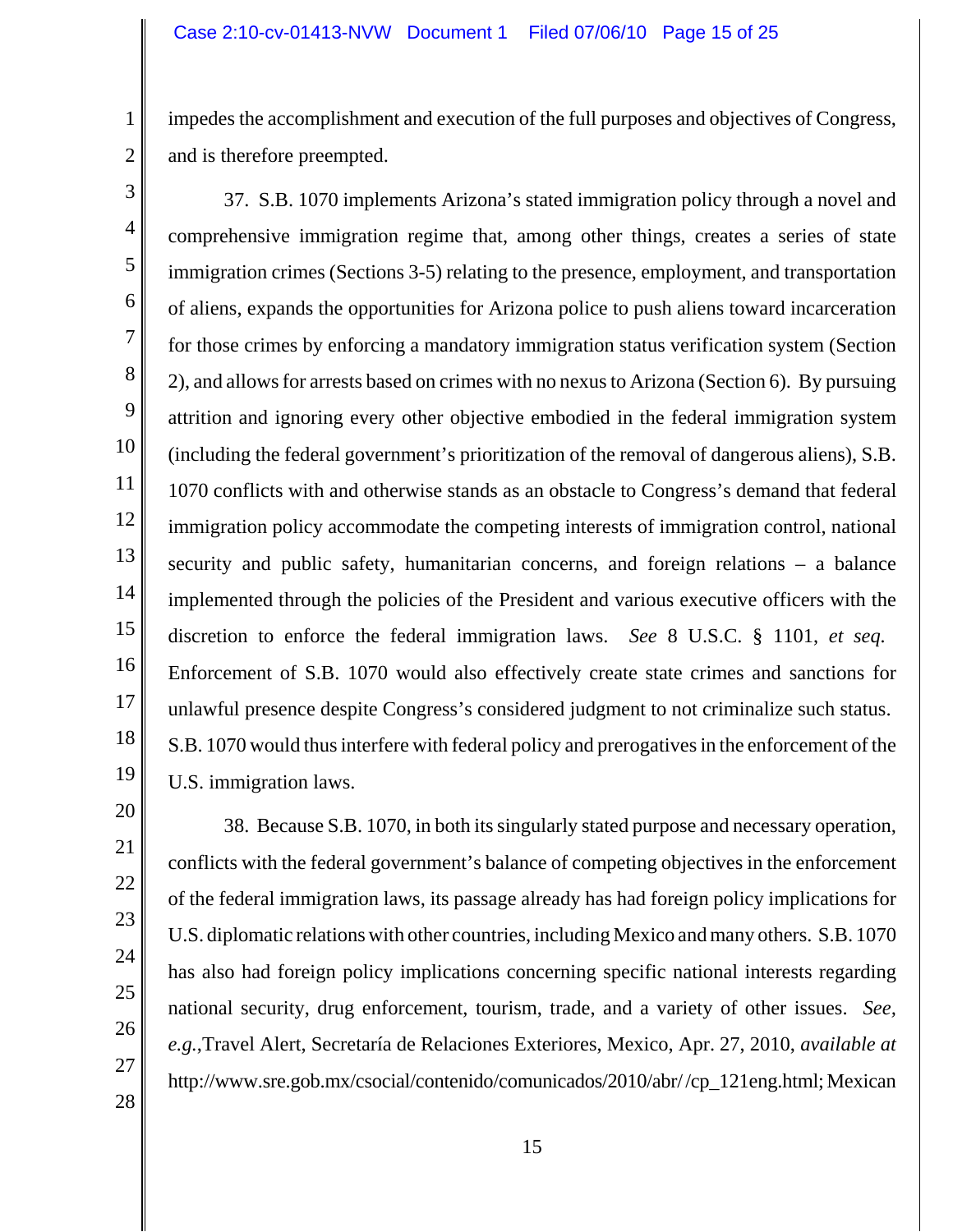1

2

3

4

5

6

7

15

16

17

18

19

20

21

22

23

24

25

President Calderon's Address to Joint Meeting of Congress, May 20, 2010, *available at* http://www.c-spanvideo.org/program/293616-2. S.B. 1070 has subjected the United States to direct criticism by other countries and international organizations and has resulted in a breakdown in certain planned bilateral and multilateral arrangements on issues such as border security and disaster management. S.B. 1070 has in these ways undermined several aspects of U.S. foreign policy related to immigration issues and other national concerns that are unrelated to immigration.

8 9 10 11 12 13 14 39. Numerous other states are contemplating passing legislation similar to S.B. 1070. The development of various conflicting state immigration enforcement policies would result in further and significant damage to (1) U.S. foreign relations, (2) the United States' ability to fairly and consistently enforce the federal immigration laws and provide immigrationrelated humanitarian relief, and (3) the United States' ability to exercise the discretion vested in the executive branch under the INA, and would result in the non-uniform treatment of aliens across the United States.

## *Section 2 of S.B. 1070*

40. Section 2 of S.B. 1070 (adding Ariz. Rev. Stat. 11-1051) mandates that for any lawful "stop, detention or arrest made by a law enforcement official" (or agency) in the enforcement of any state or local law, including civil ordinances, where reasonable suspicion exists that an individual is an alien and is "unlawfully present" in the United States, the officer must make a reasonable attempt to determine the individual's immigration status when practicable, and to verify it with the federal government pursuant to 8 U.S.C. § 1373(c) or through a federally qualified law enforcement officer. Section 2 also requires that "[a]ny person who is arrested shall have the person's immigration status determined before the person is released."

26 27 28 41. Section 2 provides that any legal resident of Arizona may bring a civil action in an Arizona court to challenge any official or agency that "adopts or implements a policy that limits or restricts the enforcement of federal immigration laws . . . to less than the full extent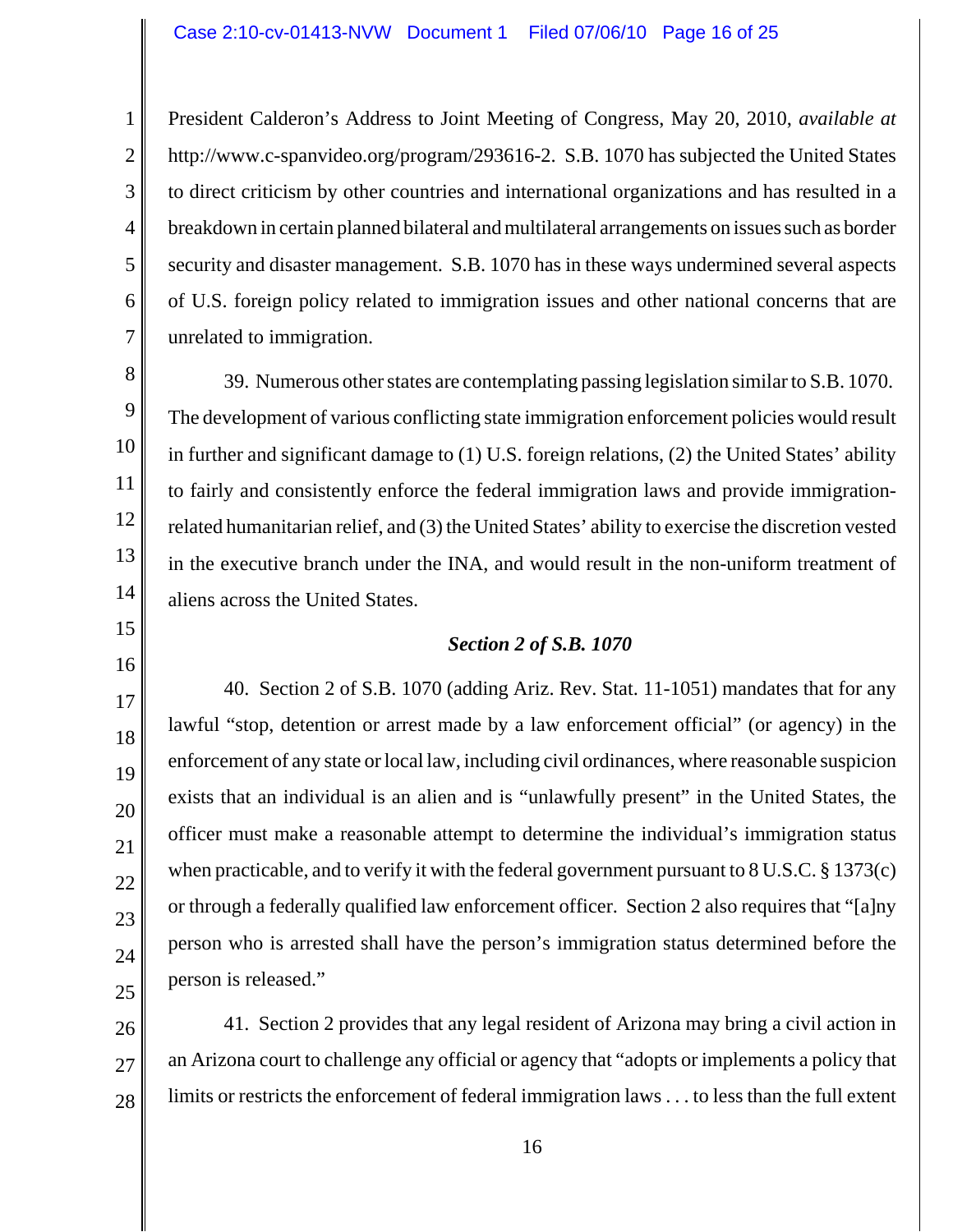permitted by federal law." Whereas Arizona police (like federal officers and police in other states) formerly had the discretion to decide whether to verify immigration status during the course of a lawful stop, the combination of the verification requirement and the threat of private lawsuits now removes such discretion and mandates verification. This provision also mandates the enforcement of the remaining provisions of S.B. 1070.

6 7 8

9

10

11

12

13

14

15

16

17

18

19

20

21

22

23

24

25

26

1

2

3

4

5

42. The mandatory nature of Section 2, in tandem with S.B. 1070's new or amended state immigration crimes, directs officers to seek maximum scrutiny of a person's immigration status, and mandates the imposition of state criminal penalties for what is effectively unlawful presence, even in circumstances where the federal government has decided not to impose such penalties because of federal enforcement priorities or humanitarian, foreign policy, or other federal interests.

43. In addition, the mandatory nature of this alien inspection scheme will necessarily result in countless inspections and detentions of individuals who are lawfully present in the United States. Verification is mandated for all cases where an Arizona police officer has a "reasonable suspicion" that a person in a lawful stop is unlawfully present and it is practicable to do so. But a "reasonable suspicion" is not definitive proof, and will often result in the verification requirement being applied – wholly unnecessarily – to lawfully present aliens and United States citizens. Further, because the federal authorities may not be able to immediately verify lawful presence – and may rarely have information related to stopped U.S. citizens – Section 2 will result in the prolonged detention of lawfully present aliens and United States citizens. Section 2 of S.B. 1070 will therefore impose burdens on lawful immigrants and U.S. citizens alike who are stopped, questioned, or detained and cannot readily prove their immigration or citizenship status, including those individuals who may not have an accepted form of identification because, for example, they are legal minors without a driver's license. Arizona's alien inspection scheme therefore will subject lawful aliens to the "possibility of inquisitorial practices and police surveillance," *Hines v.*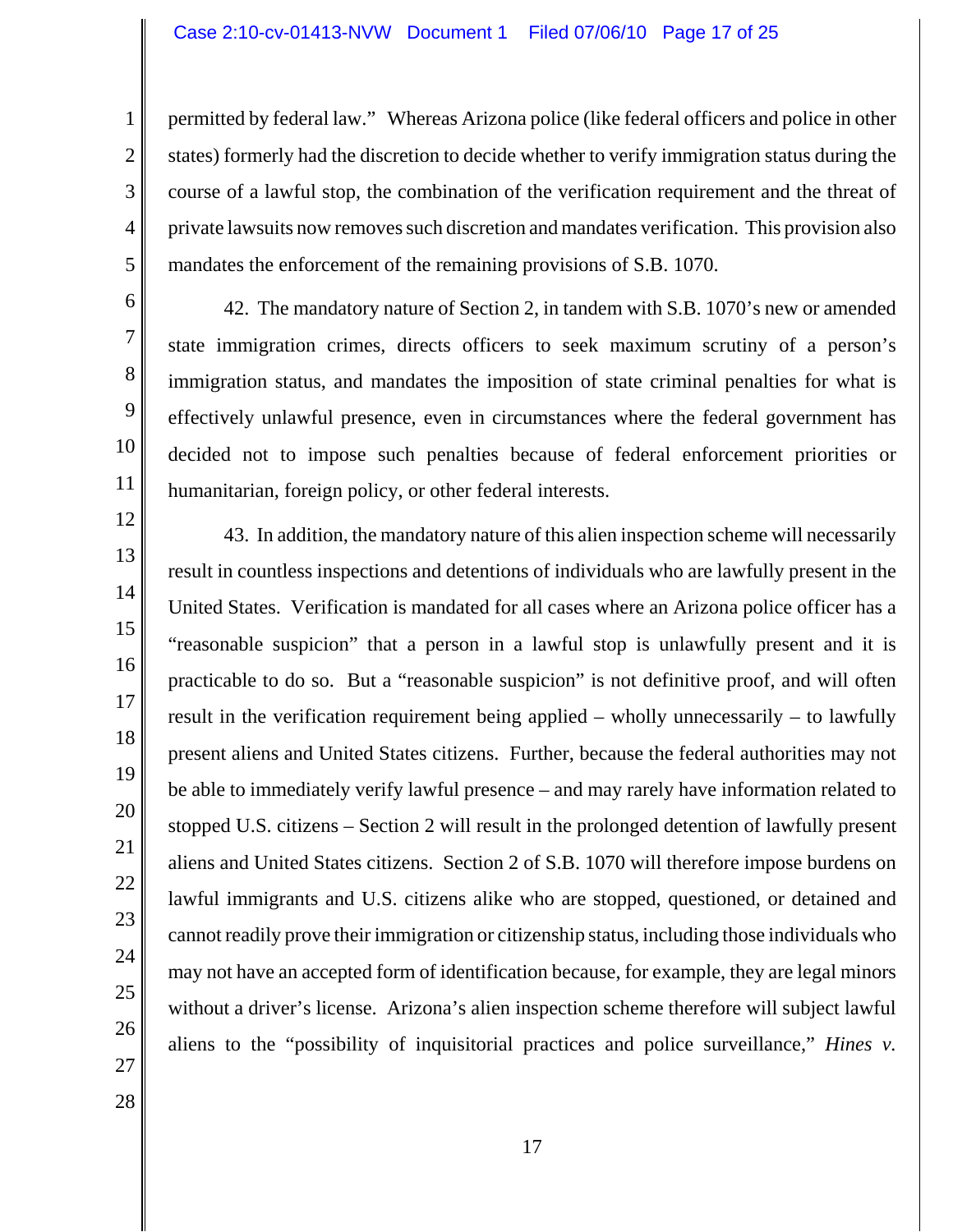*Davidowitz*, 312 U.S. 52, 74 (1941) – a form of treatment which Congress has plainly guarded against in crafting a balanced, federally-directed immigration enforcement scheme.

1

2

44. Mandatory state alien inspection schemes and attendant federal verification requirements will impermissibly impair and burden the federal resources and activities of DHS. S.B. 1070's mandate for verification of alien status will necessarily result in a dramatic increase in the number of verification requests being issued to DHS, and will thereby place a tremendous burden on DHS resources, necessitating a reallocation of DHS resources away from its policy priorities. As such, the federal government will be required to divert resources from its own, carefully considered enforcement priorities – dangerous aliens who pose a threat to national security and public safety – to address the work that Arizona will now create for it. Such interference with federal priorities, driven by stateimposed burdens on federal resources, constitutes a violation of the Supremacy Clause.

45. Section 2 conflicts with and otherwise stands as an obstacle to the full purposes and objectives of Congress, and its enforcement would further conflict with the enforcement prerogatives and priorities of the federal government. Moreover, Section 2 does not promote any legitimate state interest.

## *Section 3 of S.B. 1070*

25 46. Section 3 of S.B. 1070 (adding Ariz. Rev. Stat. 13-1509) makes it a new state criminal offense for an alien in Arizona to violate 8 U.S.C. § 1304(e), which requires every alien to "at all times carry with him and have in his personal possession any certificate of alien registration or alien registration receipt card issued to him," or 8 U.S.C. § 1306(a), which penalizes the willful failure to apply for registration when required. Section 3 of S.B. 1070 provides a state penalty of up to \$100 and up to twenty days imprisonment for a first offense and thirty days imprisonment for any subsequent violation.

26 27 28 47. Section 3 of S.B. 1070 is preempted by the comprehensive federal alien registration scheme – including 8 U.S.C. §§ 1201, 1301-1306, and 8 C.F.R. Part 264 – which provides a "standard for alien registration in a single integrated and all-embracing system."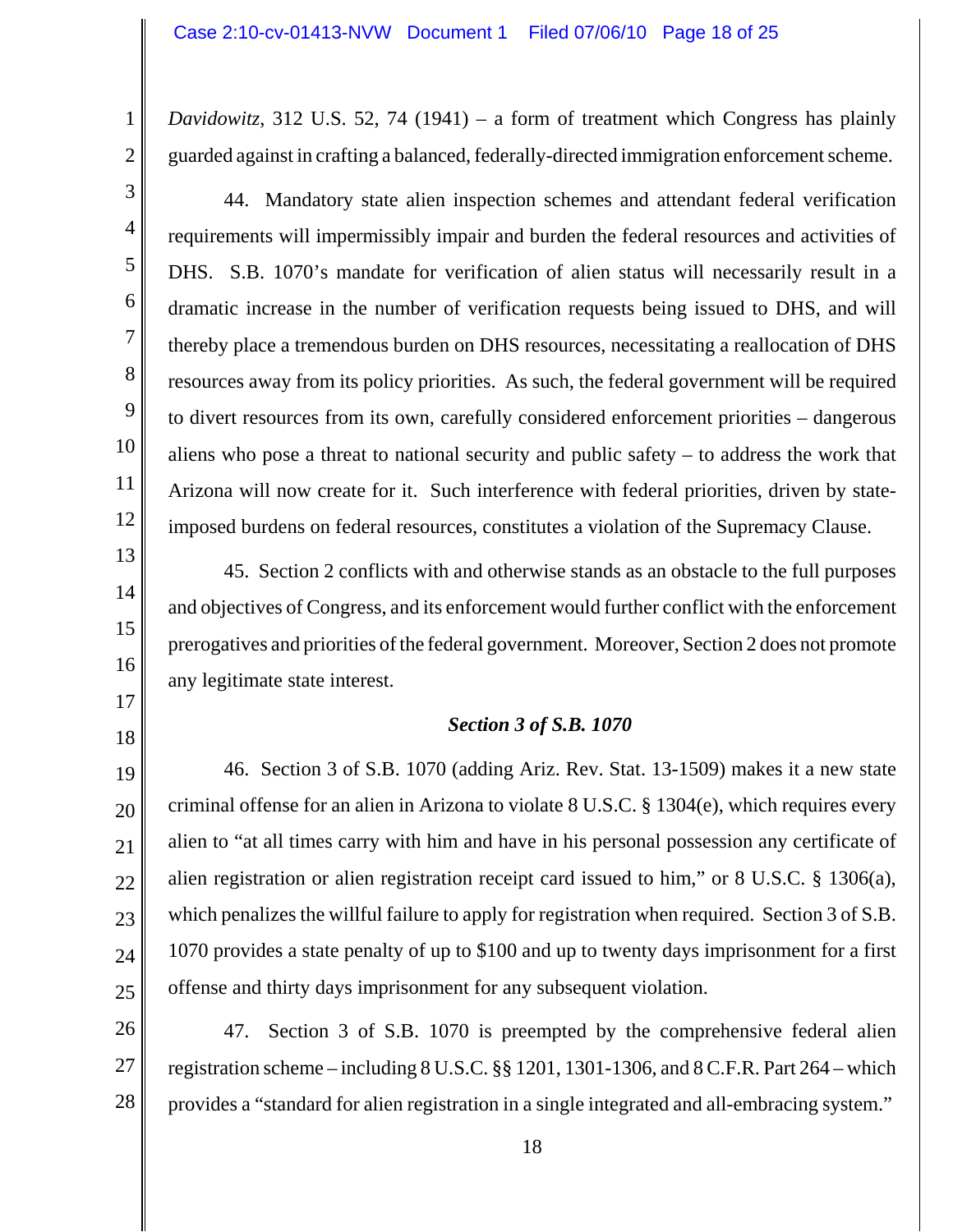*Hines*, 312 U.S. at 73. Section 3 of S.B. 1070 conflicts with and otherwise stands as an obstacle to the full purposes and objectives of Congress in creating a uniform and singular federal alien registration scheme.

3 4

5

6

7

8

9

10

11

12

13

1

2

48. Section 3 – the enforcement of which S.B. 1070 effectively mandates through operation of Section 2's alien inspection and verification regime – demands the arrest and prosecution of all aliens who do not have certain enumerated registration documents. But several classes of aliens who are eligible for humanitarian relief are simply not provided with registration documents while their status is being adjudicated by the federal government, notwithstanding the federal government's knowledge that these aliens are present in the United States. S.B. 1070 thus seeks to criminalize aliens whose presence is known and accepted by the federal government (at least during the pendency of their status review) and thereby conflicts with and otherwise stands as an obstacle to the full purposes and objectives of Congress in providing certain forms of humanitarian relief.

- 14 15 16 17 18 19 49. Additionally, Section 3 of S.B. 1070 is a key part of Arizona's new immigration policy as it is tantamount to a regulation of immigration, in that it seeks to control the conditions of an alien's entry and presence in the United States without serving any traditional state police interest. Accordingly, Section 3 of S.B. 1070 is preempted by the federal government's recognized exclusive authority over the regulation of immigration.
- 20

## *Section 4 of S.B. 1070/Ariz. Rev. Stat. 13-2319*

21 22 23 24 25 26 27 50. Section 4 of S.B. 1070 amended Ariz. Rev. Stat. 13-2319 (collectively, "Arizona's alien smuggling prohibition"). Arizona's alien smuggling prohibition makes it a felony for "a person to intentionally engage in the smuggling of human beings for profit or commercial purpose." Ariz. Rev. Stat. 13-2319. The statute defines "smuggling of human beings" as the "transportation, procurement of transportation or use of property . . . by a person or an entity that knows or has reason to know that the person or persons transported . . . are not United States citizens, permanent resident aliens or persons otherwise lawfully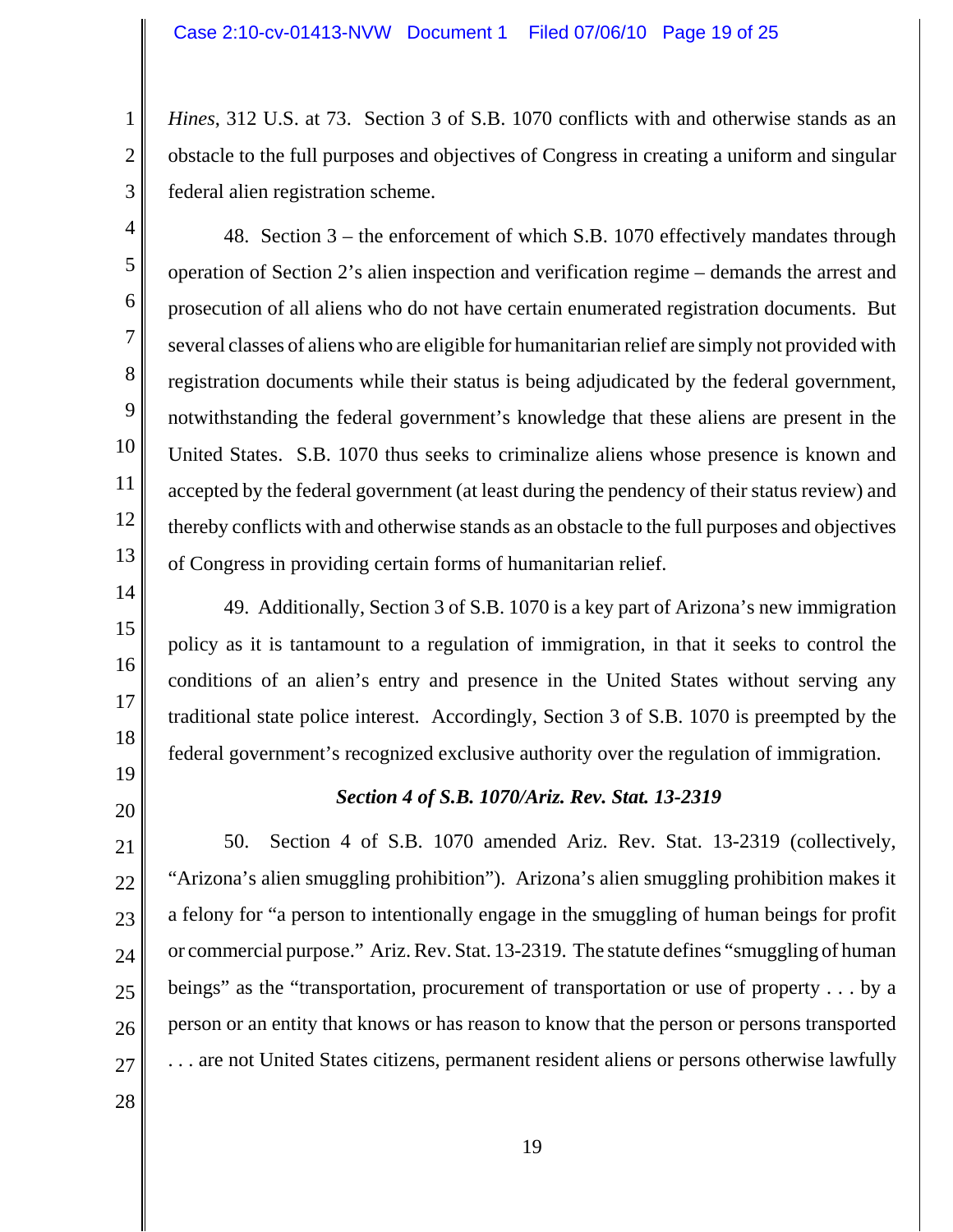in this state or have attempted to enter, entered or remained in the United States in violation of law." *Id.* § 13-2319(E).

2 3 5

27

28

1

4 6 7 8 9 10 11 12 13 14 15 16 17 18 19 20 21 22 23 24 25 26 51. Arizona's alien smuggling prohibition is preempted by federal law, including 8 U.S.C. § 1324. There are several key differences between the federal and Arizona alien smuggling provisions that demonstrate that Arizona's alien smuggling prohibition actually regulates conditions of unlawful presence and not smuggling at all. First, Arizona's alien smuggling law, unlike the federal criminal provisions, is not limited to transportation that is provided "in furtherance" of unlawful immigration, but instead prohibits the knowing provision of any commercial transportation services to an alien unlawfully present in the United States. Ariz. Rev. Stat. 13-2319(A). Second, unlike federal law, Arizona's alien smuggling law not only criminalizes the conduct of the transportation provider but has been used, in conjunction with Arizona's conspiracy statute, to prosecute the unlawfully present alien. Third, Arizona's smuggling provision is not targeted at smuggling across the United States' international borders. As a result of these differences, taken both separately and in tandem, Arizona's smuggling prohibition regulates the conditions of an alien's entry and continued presence in the United States, by essentially banning an unlawfully present alien from using commercial transportation. Although a state is free, in certain instances, to regulate conduct that is not regulated by the federal government, the differences between Section 4 and federal anti-smuggling law convert Arizona's alien smuggling prohibitions into a preempted regulation of immigration. Additionally, Arizona's smuggling prohibition will result in special, impermissible burdens for lawfully present aliens, who will predictably be impeded from using commercial transportation services due to the strictures of Section 4. Arizona's smuggling prohibition thus conflicts with and otherwise stands as an obstacle to the full purposes and objectives of Congress in creating a comprehensive system of penalties for aliens who are unlawfully present in the United States.

# *Section 5 of S.B. 1070*

52. Section 5 of S.B. 1070 adds two new provisions to Arizona's revised code: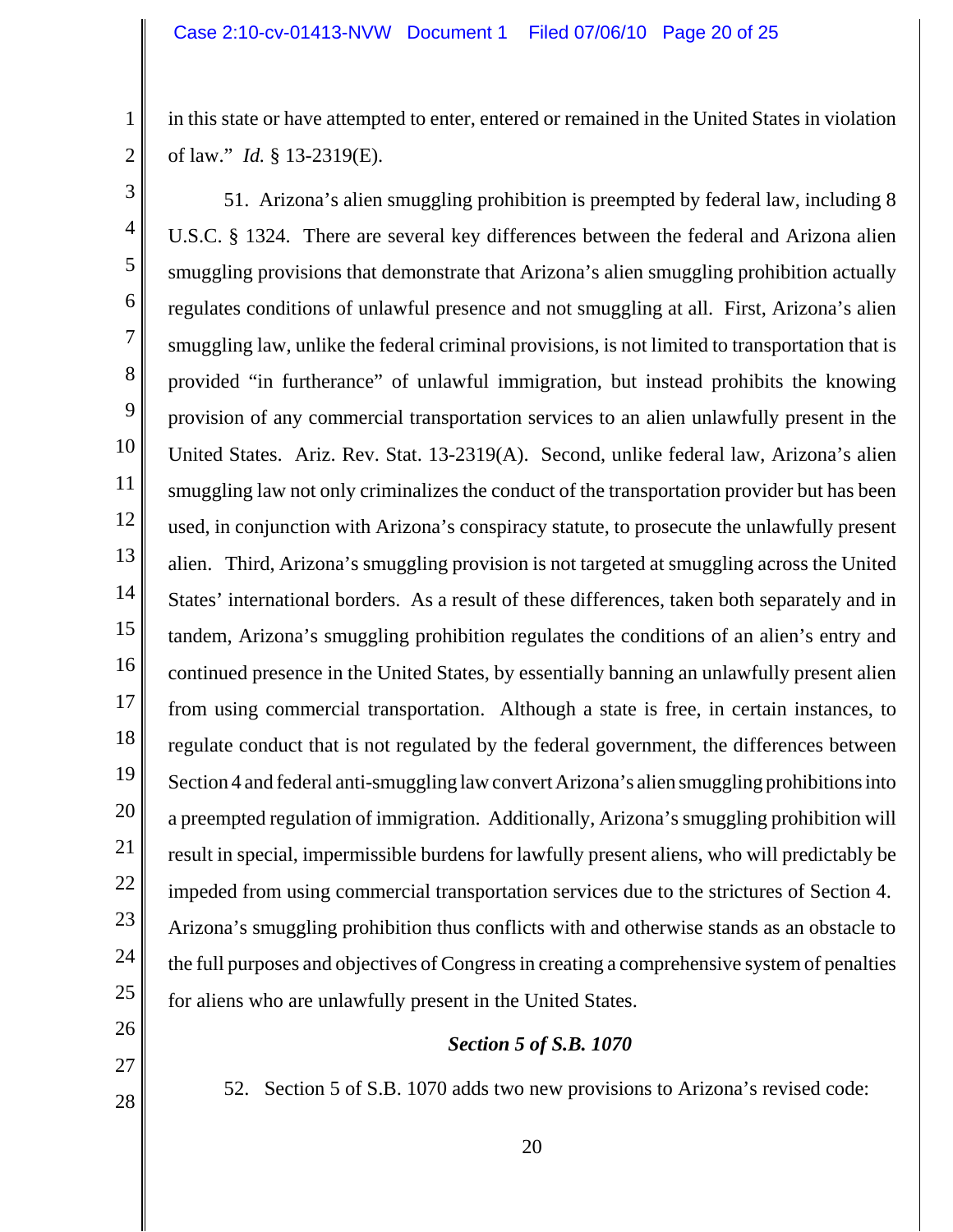Ariz. Rev. Stat. 13-2928 and Ariz. Rev. Stat. 13-2929.

53. Ariz. Rev. Stat. 13-2928 makes it a new state crime for any person who is "unauthorized" and "unlawfully present" in the United States to solicit, apply for, or perform work. S.B. 1070, Section 5(C)-(E).

54. Arizona's new prohibition on unauthorized aliens seeking or performing work is preempted by the comprehensive federal scheme of sanctions related to the employment of unauthorized aliens – including 8 U.S.C. §§ 1324a–1324c. The text, structure, history, and purpose of this scheme reflect an affirmative decision by Congress to regulate the employment of unlawful aliens by imposing sanctions on the employer without imposing sanctions on the unlawful alien employee. Arizona's criminal sanction on unauthorized aliens stands as an obstacle to the full purposes and objectives of Congress's considered approach to regulating employment practices concerning unauthorized aliens, and it conflicts with Congress's decision not to criminalize such conduct for humanitarian and other reasons. Enforcement of this new state crime additionally interferes with the comprehensive system of civil consequences for aliens unlawfully present in the United States by attaching criminal sanctions on the conditions of unlawful presence, despite an affirmative choice by Congress not to criminalize unlawful presence.

55. Ariz. Rev. Stat. 13-2929 makes it a new state crime for a person committing any criminal offense to (1) "transport . . . an alien . . . , in furtherance of the illegal presence of the alien in the United States, . . . if the person knows or recklessly disregards" that the alien is here illegally; (2) "conceal, harbor or shield . . . an alien from detection . . . if the person knows or recklessly disregards the fact that the alien" is unlawfully present; or (3) "encourage or induce an alien to come to or reside in this state if the person knows or recklessly disregards the fact that such . . . entering or residing in this state is or will be in violation of law." This provision exempts child protective service workers, first responders, and emergency medical technicians. S.B. 1070 § 5. This provision contains no further exceptions, including for organizations exempted by federal law from criminal liability, such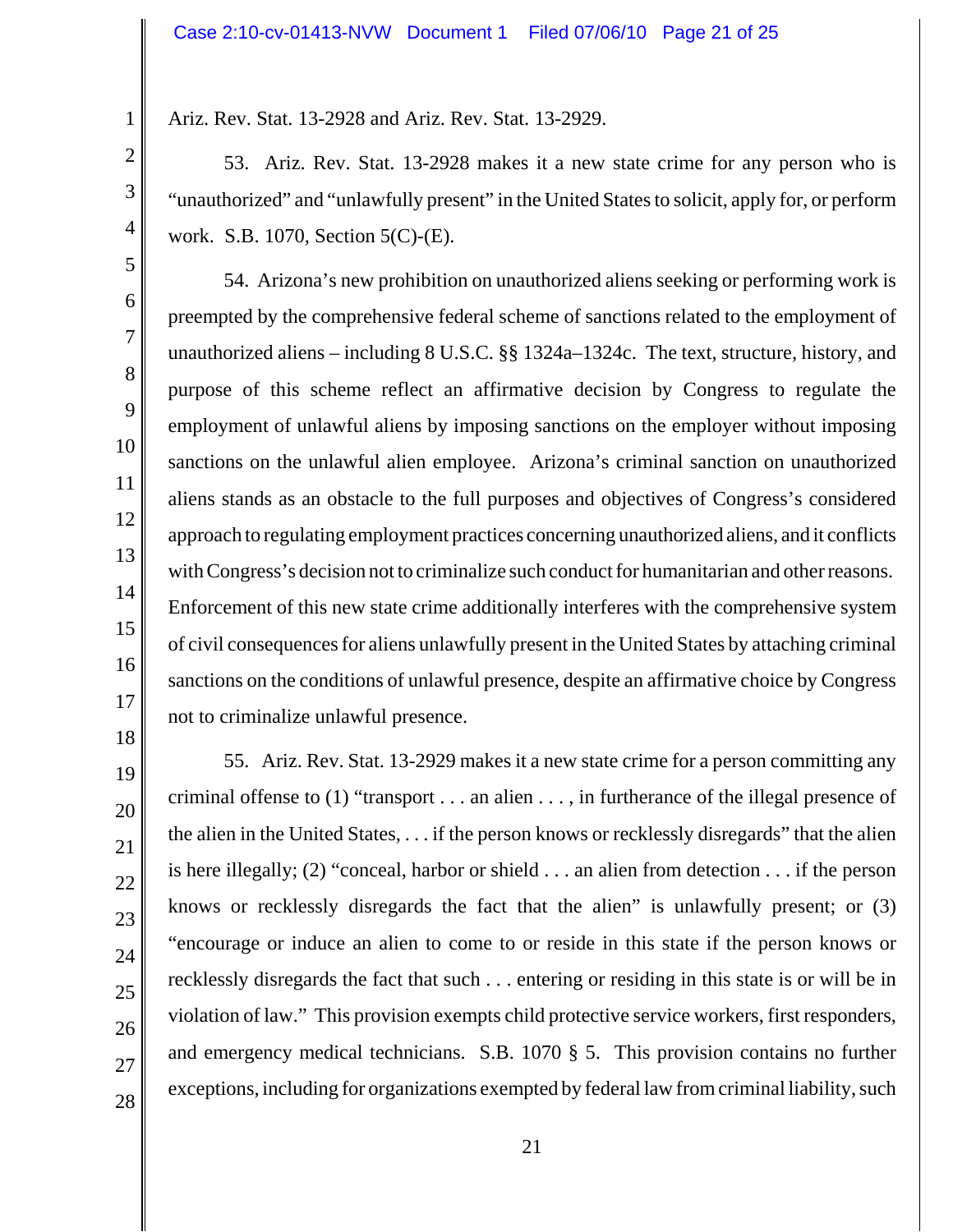as religious organizations which "encourage, invite, call, allow, or enable" an alien to volunteer as a minister or missionary. *See* 8 U.S.C. § 1324(a)(C).

56. Arizona's new state law prohibition of certain transporting, concealing, and encouraging of unlawfully present aliens is preempted by federal law, including 8 U.S.C.  $\S 1324(a)(1)(C)$ . This new provision is an attempt to regulate unlawful entry into the United States (through the Arizona border). The regulation of unlawful entry is an area from which states are definitively barred by the U.S. Constitution. Additionally, because the purpose of this law is to deter and prevent the movement of certain aliens into Arizona, the law restricts interstate commerce. Enforcement and operation of this state law provision would therefore conflict and interfere with the federal government's management of interstate commerce, and would thereby violate Article I, Section 8 of the United States Constitution.

## *Section 6 of S.B. 1070*

57. Section 6 of S.B. 1070 amends a preexisting Arizona criminal statute (Ariz. Rev. Stat. 13-3883) governing the circumstances under which law enforcement officers can make a warrantless arrest. Section 6 allows the arrest of anyone whom the officer has probable cause to believe "has committed any public offense that makes the person removable from the United States," and does not require coordination with DHS to confirm removability. The warrantless arrest authority provided by Section 6 applies to persons who have committed an offense in another state when an Arizona law enforcement official believes that offense makes the person removable. *See* Ariz. Rev. Stat. 13-3883.

58. Arizona law previously allowed for the warrantless arrest of anyone who was suspected of having committed a misdemeanor or felony in Arizona. Although Section 6 authorizes warrantless arrests based on crimes committed out of state, it does so only if the officer believes the crime makes the individual removable. Thus, Section 6 is not intended to serve any new law enforcement interest. Rather, the purpose of Section 6, especially when read in light of S.B. 1070's overall purpose, is plain: Section 6 provides additional means to arrest aliens in the state on the basis of immigration status.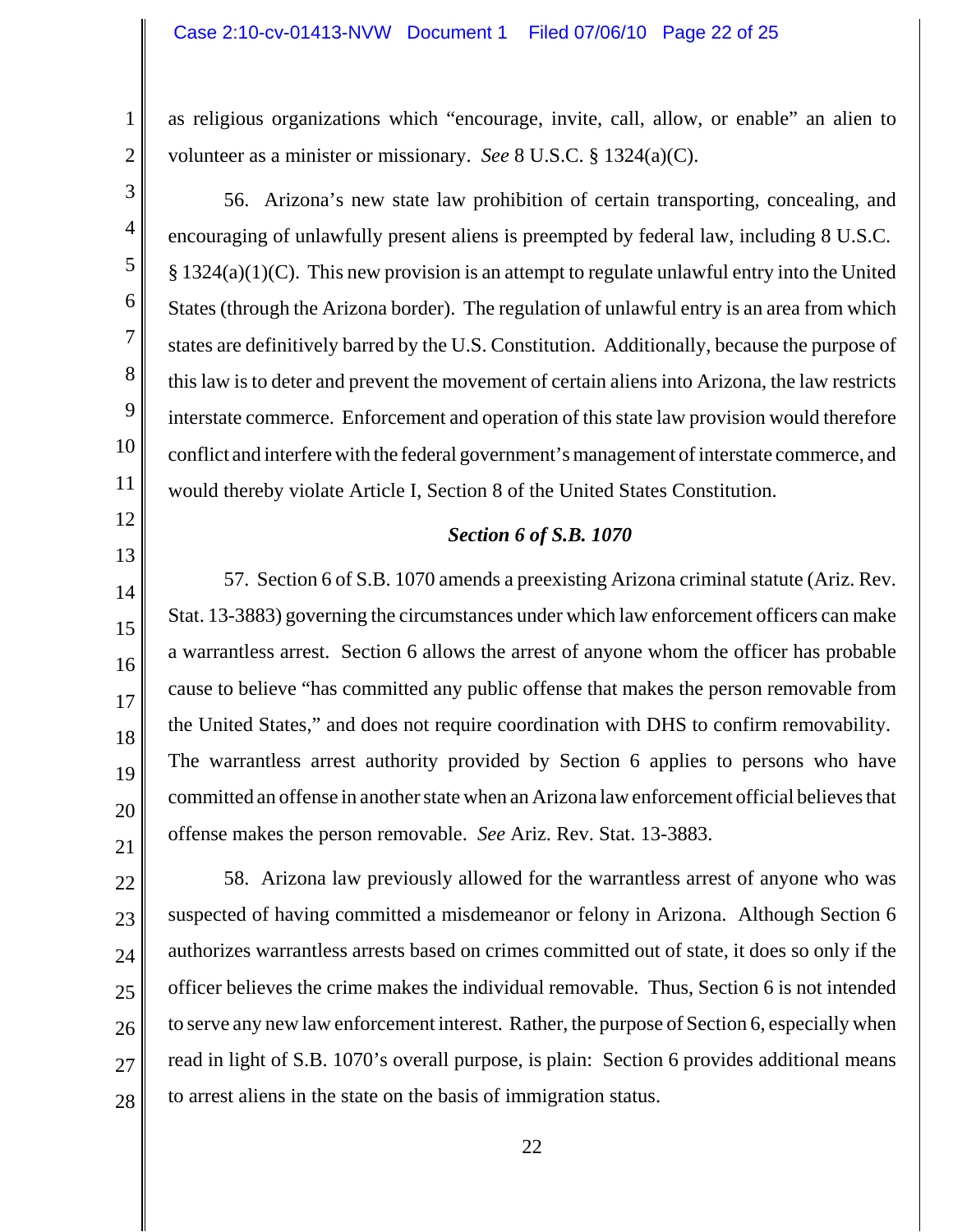59. Section 6 makes no exception for aliens whose removability has already been resolved by federal authorities, despite the fact that only the federal government can actually issue removal decisions. Section 6 will therefore necessarily result in the arrest of aliens based on out-of-state crimes, even if the criminal and immigration consequences of the outof-state crime have already been definitively resolved. For that reason, as with Section 2, Section 6 of S.B. 1070 interferes with the federal government's enforcement prerogatives and will necessarily impose burdens on lawful aliens in a manner that conflicts with the purposes and practices of the federal immigration laws. Additionally, Section 6 will result in the arrest of aliens whose out-of-state crimes would not give rise to removal proceedings at all.

60. By reason of the foregoing, defendants' actions have caused and will continue to cause substantial and irreparable harm to the United States for which plaintiff has no adequate remedy except by this action.

13 14

15

16

1

2

3

4

5

6

7

8

9

10

11

12

# **FIRST CAUSE OF ACTION – VIOLATION OF THE SUPREMACY CLAUSE**

61. Plaintiff incorporates paragraphs 1 through 60 of the Complaint as if fully stated herein.

17 18 19 20 21 22 23 62. Sections 1-6 of S.B. 1070, taken in whole and in part, represent an impermissible effort by Arizona to establish its own immigration policy and to directly regulate the immigration status of aliens. In particular, Sections 1-6 conflict with federal law and foreign policy, disregard federal policies, interfere with federal enforcement priorities in areas committed to the discretion of plaintiff United States, and otherwise impede the accomplishment and execution of the full purposes and objectives of federal law and foreign policy.

24

25

26

27

28

# **SECOND CAUSE OF ACTION – PREEMPTION UNDER FEDERAL LAW**

63. Sections 1-6 of S.B. 1070 violate the Supremacy Clause, and are invalid.

64. Plaintiff incorporates paragraphs 1 through 63 of the Complaint as if fully stated herein.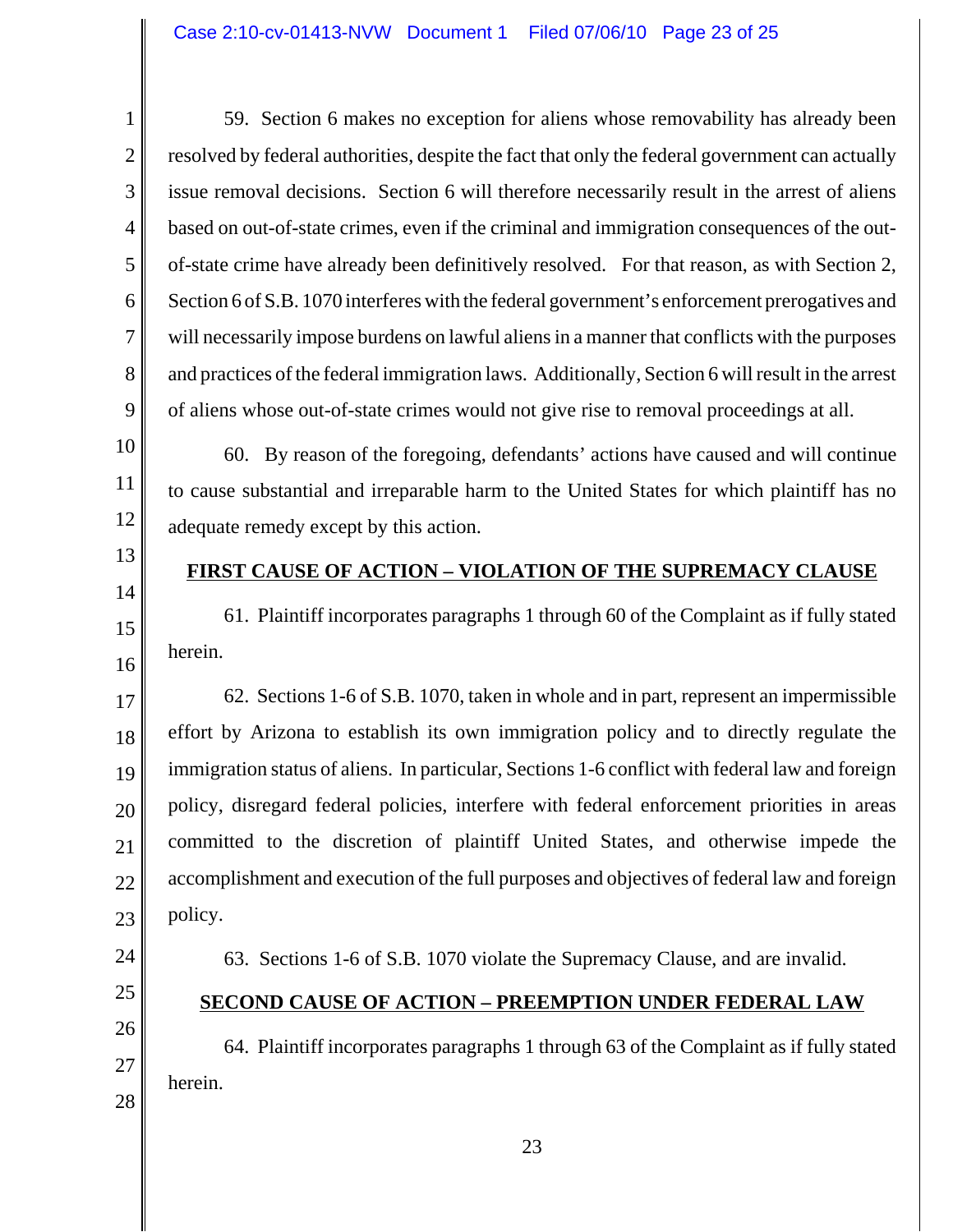|                | Case 2:10-cv-01413-NVW Document 1 Filed 07/06/10 Page 24 of 25                                    |  |  |
|----------------|---------------------------------------------------------------------------------------------------|--|--|
| $\mathbf 1$    | 65. Sections 1-6 of S.B. 1070 are preempted by federal law, including 8 U.S.C.                    |  |  |
| $\overline{2}$ | § 1101, et seq., and by U.S. foreign policy.                                                      |  |  |
| 3              | <b>THIRD CAUSE OF ACTION - VIOLATION OF THE COMMERCE CLAUSE</b>                                   |  |  |
| $\overline{4}$ |                                                                                                   |  |  |
| 5              | 66. Plaintiff incorporates paragraphs 1 through 65 of the Complaint as if fully stated            |  |  |
| 6              | herein.                                                                                           |  |  |
| 7              | 67. Section 5 of S.B. 1070 (adding Ariz. Rev. Stat. 13-2929) restricts the interstate             |  |  |
| 8              | movement of aliens in a manner that is prohibited by Article One, Section Eight of the            |  |  |
| 9              | Constitution.                                                                                     |  |  |
| 10             | 68. Section 5 of S.B. 1070 (adding Ariz. Rev. Stat. 13-2929) violates the Commerce                |  |  |
| 11             | Clause, and is therefore invalid.                                                                 |  |  |
| 12             | <b>PRAYER FOR RELIEF</b>                                                                          |  |  |
| 13             | WHEREFORE, the United States respectfully requests the following relief:                          |  |  |
| 14             | 1. A declaratory judgment stating that Sections 1-6 of S.B. 1070 are invalid, null, and           |  |  |
| 15             | void;                                                                                             |  |  |
| 16<br>17       | 2. A preliminary and a permanent injunction against the State of Arizona, and its                 |  |  |
| 18             | officers, agents, and employees, prohibiting the enforcement of Sections 1-6 of S.B. 1070;        |  |  |
| 19             | 3. That this Court award the United States its costs in this action; and                          |  |  |
| <b>20</b>      | 4. That this Court award any other relief it deems just and proper.                               |  |  |
| 21             |                                                                                                   |  |  |
| 22             | <b>DATED:</b> July 6, 2010                                                                        |  |  |
| 23             | Tony West<br><b>Assistant Attorney General</b>                                                    |  |  |
| 24             | Dennis K. Burke<br><b>United States Attorney</b>                                                  |  |  |
| 25             | Arthur R. Goldberg<br>Assistant Director, Federal Programs Branch                                 |  |  |
| 26             |                                                                                                   |  |  |
| 27             | S/Varu Chilakamarri<br>Varu Chilakamarri (NY Bar #4324299)<br>Joshua Wilkenfeld (NY Bar #4440681) |  |  |
| 28             |                                                                                                   |  |  |
|                | 24                                                                                                |  |  |